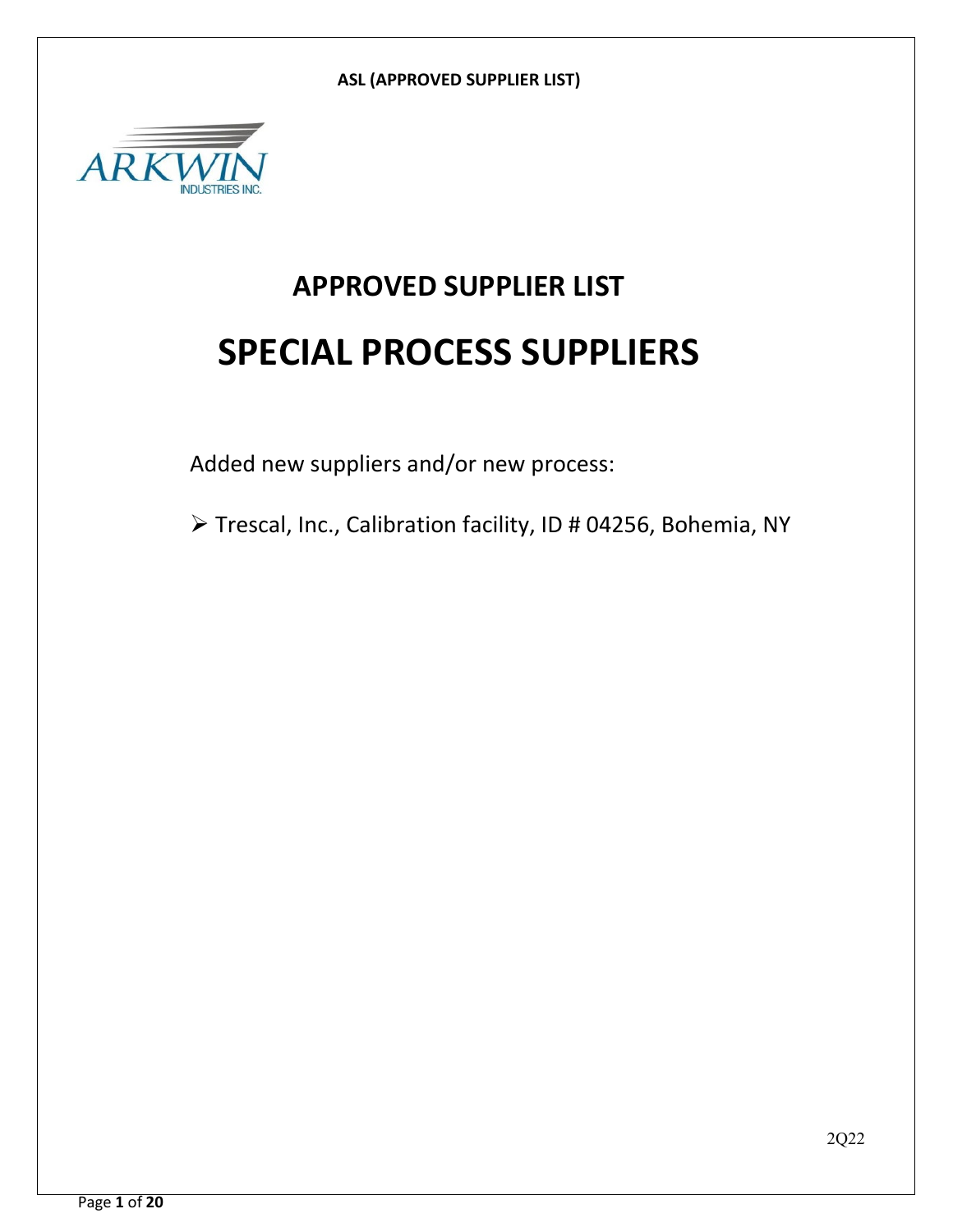# **Special Process Supplier List**

| <b>SUPPLIER</b>                                                      | <b>PROCESS</b>                                                                                                                 | <b>APPLICABLE SPECS</b>                                                                                                                                                                                                                 |
|----------------------------------------------------------------------|--------------------------------------------------------------------------------------------------------------------------------|-----------------------------------------------------------------------------------------------------------------------------------------------------------------------------------------------------------------------------------------|
| <b>Accurate Welding Service</b><br>#01050                            | Fusion Welding by Heli-Arc, Arc, &<br>Mfg. Machines & Oxygen                                                                   | MIL-STD-1595, MIL-W-8604, P.S.201, MIL-STD -<br>2219, AMS-STD-2219 AWS D17.1                                                                                                                                                            |
| Westbury, NY                                                         | Acetylene                                                                                                                      | <b>NADCAP NOT CERTIFIED</b>                                                                                                                                                                                                             |
| <b>Accurate Welding Services</b><br>#01164<br>Windsor Locks, CT.     | Electron-Beam Welding Fusion<br>welding                                                                                        | AMS 2681, AMS 2680<br>MIL-STD-2219; SAE-AMS-STD-2219<br><b>NADCAP CERTIFIED</b>                                                                                                                                                         |
| <b>Active Magnetic Inspection</b><br>#01065<br>Sun Valley, CA 91606  | <b>Passivation Cadmium Plating</b><br><b>Magnetic Particle Examination</b><br>Liquid Penetrant Examination                     | ASTM A967; AMS 2700; AMS -QQ-P-35;<br>ASTM A380<br>ASTM B766; AMS 2400; ASTM A165;<br>AMS-QQ-P-416<br>ASTM-E-1444 ASTM-E-1417<br><b>NADCAP CERTIFIED</b>                                                                                |
| <b>Advanced Coating</b><br>Techniques<br>#01091<br>North Babylon, NY | Alodine<br>Anodize TY I, II, III Solid Film Lube<br>Passivation<br><b>Magnetic Particle Penetrant</b><br>Inspection<br>Anodize | MIL-C-5541/AMS-C-5541 MIL-A-8625<br>MIL-L-46010<br>QQ-P-35/AMS-QQ-P-35, MIL-S-5002<br>AMS 2700 Method 1<br>MIL-STD-1949, ASTM-E-1444 MIL-STD-6866,<br>ASTM-E-1417<br>All above NADCAP CERTIFIED<br>AMS 2470M Not NADCAP (per checklist) |
| Aero Dynamics Inc<br>#01155<br>Seabrook, NH                          | Anodize<br>Anodize Hard coat Chemical Film<br><b>Chrome Plating</b><br><b>Electroless Nickel Plate Passivation</b>             | AMS 2471; AMS 2472; AMS 2470; MIL-A-8625<br>AMS 2469<br>MIL-C-5541; MIL-DTL-5541 AMS 2406;<br>QQ-C-320<br>MIL-C-26074; ASTM B733; ASTM B656;<br>AMS-C-26074<br>AMS-QQ-P-35; AMS 2700; MIL-S-5002<br><b>NADCAP CERTIFIED</b>             |
| Aerospace Testing Lab, Inc<br>#01151<br>South Windsor, CT            | <b>Passivation Magnetic Particle</b><br>Penetrant Inspection<br><b>Ultrasonic Inspection</b>                                   | QQ-P-35/AMS-QQ-P-35, AMS 2700<br>MIL-STD-1949, ASTM-E-1444<br>MIL-STD-6866, ASTM-E-1417<br>AMS 2154<br><b>NADCAP CERTIFIED</b>                                                                                                          |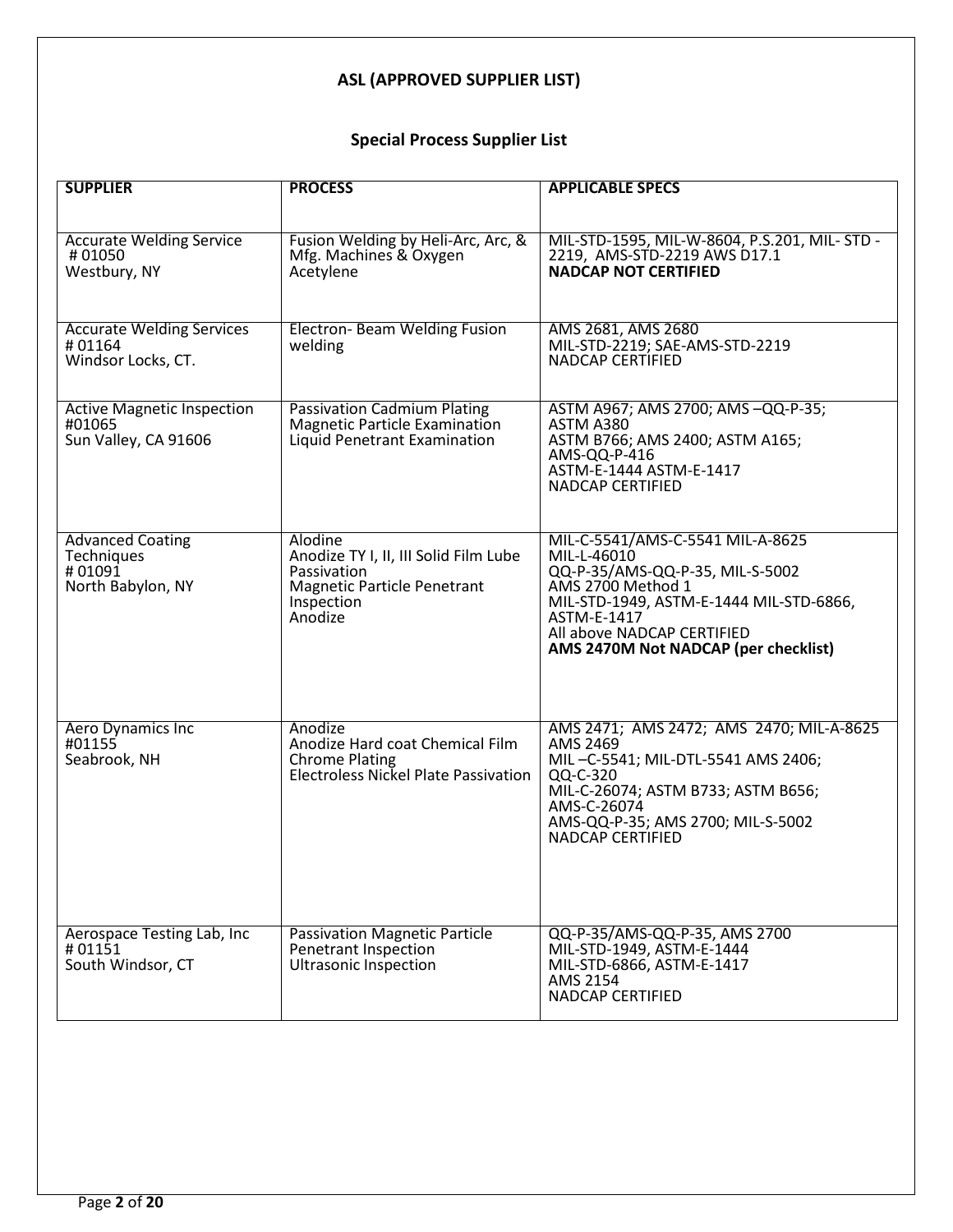| <b>SUPPLIER</b>                                                        | <b>PROCESS</b>                                                                                                                                                                                                                                                                                                                                  | <b>APPLICABLE SPECS</b>                                                                                                                                                                                                                                                           |
|------------------------------------------------------------------------|-------------------------------------------------------------------------------------------------------------------------------------------------------------------------------------------------------------------------------------------------------------------------------------------------------------------------------------------------|-----------------------------------------------------------------------------------------------------------------------------------------------------------------------------------------------------------------------------------------------------------------------------------|
| Aircraft Protective Systems,<br>Inc.<br>#01126<br>Westbury, N.Y.       | <b>Penetrant Inspection Magnetic</b><br>Particle Inspection Chemical<br>Conversion                                                                                                                                                                                                                                                              | ASTM- E-1417; MIL-STD - 6866 ASTM-E-1444<br>MIL-C-5541<br><b>NADCAP CERTIFIED</b>                                                                                                                                                                                                 |
| Aircraft Welding & Mfg.<br>#01244<br>Hartford, Conn.                   | <b>Brazing</b><br><b>Fusion welding</b>                                                                                                                                                                                                                                                                                                         | AMS 2665; AMS 2664; PWA-S-2664 AWS D17.1 /<br>D17.1M<br><b>NADCAP CERTIFIED</b>                                                                                                                                                                                                   |
| Aerospace Metal Finishing,<br>Inc.<br>#01039<br>Schomberg, Ont. Canada | <b>Chemical Conversation Coating</b><br><b>Cadmium Plating</b><br>Titanium - Cadmium Plating<br>Chromic Acid Anodize<br>Hard Anodize Passivation Painting<br>Sulfuric Acid Anodize<br><b>Electroless Nickel Plating</b>                                                                                                                         | MIL-C-5541; MIL-DTL-5541 AMS-QQ-P-416<br>MIL-STD-1500<br>MIL-A8625; AMS -2470 MIL-A-8625<br>AMS 2700; ASTM-A-967; AMS-QQ-P-35<br>MIL-PRF-85285<br>MIL-A-8625; AMS-2471 AMS 2700, ASTM A 380<br>All above NADCAP CERTIFIED AMS-2404;<br>AMS-C-26074<br><b>NADCAP NOT CERTIFIED</b> |
| <b>Aerotech Processing</b><br>Solutions<br>#01190<br>Paterson, NJ      | NDT Florescent Penetrant type 1<br>method A dry developer<br>sensitivity level 2 or 3<br><b>Chemical Conversion Coating</b><br>Chromic Acid Anodize type 1 typ<br>1B Sulfuric Acid Anodize type 2,<br>clear, black dye<br>Hard Coat Anodize, type 3, clear<br>or black<br>Shot peening Passivation<br>NDT - Magnetic particle NDT-<br>Penetrant | ASTM - E-1417<br>MIL-C-5541 or MIL-DTL-5541, MIL-A-8625<br>MIL-A-8625<br>MIL-A-8625, AMS 2430<br>QQ-P-35, ASTM 2700<br>ASTM - E -1414 ASTM - E-1417<br><b>NADCAP CERTIFIED</b>                                                                                                    |
| All Metals Processing<br>#01084<br>Stanton, CA                         | <b>Chemical Processing</b><br><b>Electroless Nickel Plating</b><br><b>NDT</b>                                                                                                                                                                                                                                                                   | AMS-C-26074<br><b>ASTM E1444</b><br>NADCAP CERTIFIED                                                                                                                                                                                                                              |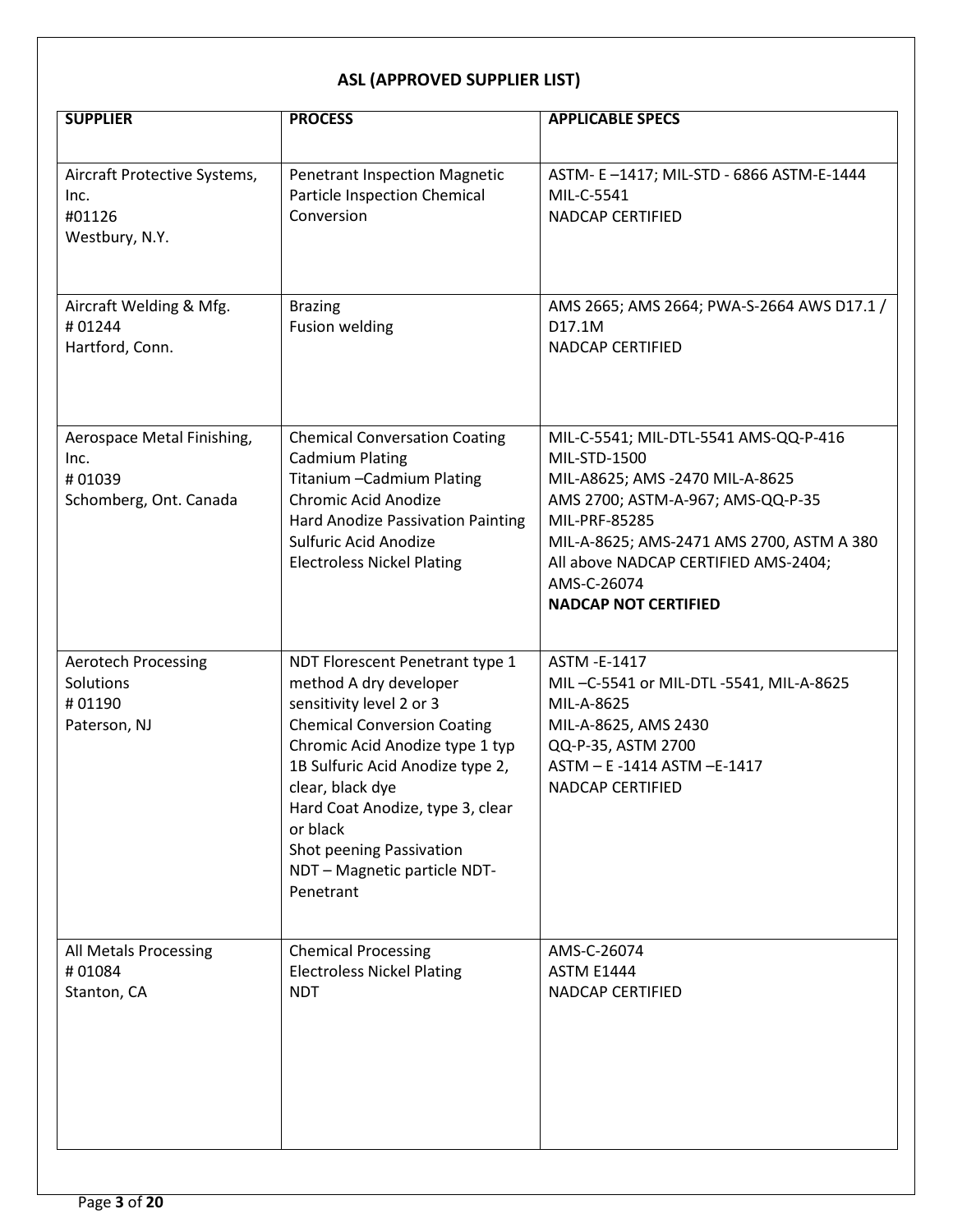| <b>SUPPLIER</b>                                                                     | <b>PROCESS</b>                                                                                                                                                                                                                                                | <b>APPLICABLE SPECS</b>                                                                                                                                                                                                                                                                                                                                                                                                     |
|-------------------------------------------------------------------------------------|---------------------------------------------------------------------------------------------------------------------------------------------------------------------------------------------------------------------------------------------------------------|-----------------------------------------------------------------------------------------------------------------------------------------------------------------------------------------------------------------------------------------------------------------------------------------------------------------------------------------------------------------------------------------------------------------------------|
| Aluminum Finishing Co.<br>#01281<br>Bridgeport, CT                                  | Anodize<br><b>Chemical Conversion Coating</b><br>Passivation                                                                                                                                                                                                  | MIL-A-8625, TYPE II & II B; AMS-A-8625; AMS -<br>2471; AMS-2472<br>MIL-C-5541; MIL-DTL-5541; AMS -2473 ASTM-<br>380; ASTM-A-967; QQ-P-35; AMS- 2700, AMS-<br>2473<br><b>NADCAP NOT CERTIFIED</b>                                                                                                                                                                                                                            |
| American Avionic<br><b>Technologies Corp</b><br>#01148<br>Medford, N.Y.             | Wire & solder                                                                                                                                                                                                                                                 | Lockheed Spec 5PTRPT19-A                                                                                                                                                                                                                                                                                                                                                                                                    |
| Anodic<br>#01442<br>Stevenson, CT                                                   | Anodize<br>Anodize hard coat Conversion<br>Coating                                                                                                                                                                                                            | MIL-A-8625, AMS 2471, AMS 2472<br>MIL-A-8625, AMS 2469, AMS 2468 MIL-C-5541,<br>MIL-DTL-5541, AMS 2473 NADCAP CERTIFIED                                                                                                                                                                                                                                                                                                     |
| Applus RTD Canada<br>#01312<br>(previously Staveley Services)<br>SCHOMBERG, Ontario | <b>Penetrant Inspection Magnetic</b><br>Particle Radiographic Testing NDT                                                                                                                                                                                     | <b>ASTM E 1417</b><br><b>ASTM E 1444</b><br><b>ASTM 1742</b><br>NADCAP CERTIFIED                                                                                                                                                                                                                                                                                                                                            |
| <b>Beehive Heat Treating</b><br>#02140<br>Norwalk, Conn                             | <b>Heat Treating Steel</b><br><b>Heat Treating Aluminum</b><br><b>Carburizing &amp; Nitrating</b>                                                                                                                                                             | MIL H 6875<br>MIL-H-60886 MIL-S-6090<br><b>NADCAP NOT CERTIFIED</b>                                                                                                                                                                                                                                                                                                                                                         |
| <b>ANOPLATE Corporation</b><br>#01441                                               | Hard Anodizing - Hard Chromic /<br>Sulfuric/ Titanium Anodizing<br>Anodizing Cadmium plating<br>Chromium plating<br>Conversion / phosphate coatings<br>Copper plating Electroless plating<br>nickel plating<br>Silver plating<br><b>Stripping Passivation</b> | AMS 2468; AMS 2469; AMS 2482<br>AMS 2470 / AMS2471/ AMS 2488<br>AMS-A-8625; MIL-A-8625 AMS-QQ-P-416;<br>FED-QQ-P-416<br>AMS 2406; AMS 2460; AMS-QQ-C-320 MIL-DTL-<br>16232; AMS 2473; MIL-C-5541; MIL-DTL-5541<br>AMS 2418; MIL-C14550 AMS 2404; AMS-C-<br>26074 AMS-QQ-N-290<br>AMS 2410; AMS 2411; AMS 2412; ASTM B 700<br>MIL-STD-871<br>ASTM A 380; ASTM A 967; AMS 2700; FED-QQ-<br>P-35; AMS-QQ-P-35 NADCAP CERTIFIED |
| <b>BAP AEROSPACE</b><br>#02130<br>Tijuana - Mexico                                  | Al. Anodize Chromic Al Anodize<br>Sulfuric Al Hard Anodize Cadmium<br>Plating<br><b>Conversion Coating Aluminum</b><br><b>Electro less Plating Passivation</b>                                                                                                | AMS-A-8625 / MIL-A-8625<br>AMS-A-8625 / MIL-A-8625, AMS 2471 AMS-A-<br>8625 / MIL-A-8625, AMS2469 AMS2400, AMS-<br>QQ-P-416<br>MIL-C-5541, MIL-DTL-5541, AMS 2473 AMS<br>2404, AMS-C-26074 / MIL-C-2674 AMS-QQ-P-35,<br>AMS 2700, ASTM A 380; ASTM-E-1417<br><b>NADCAP CERTIFIED</b>                                                                                                                                        |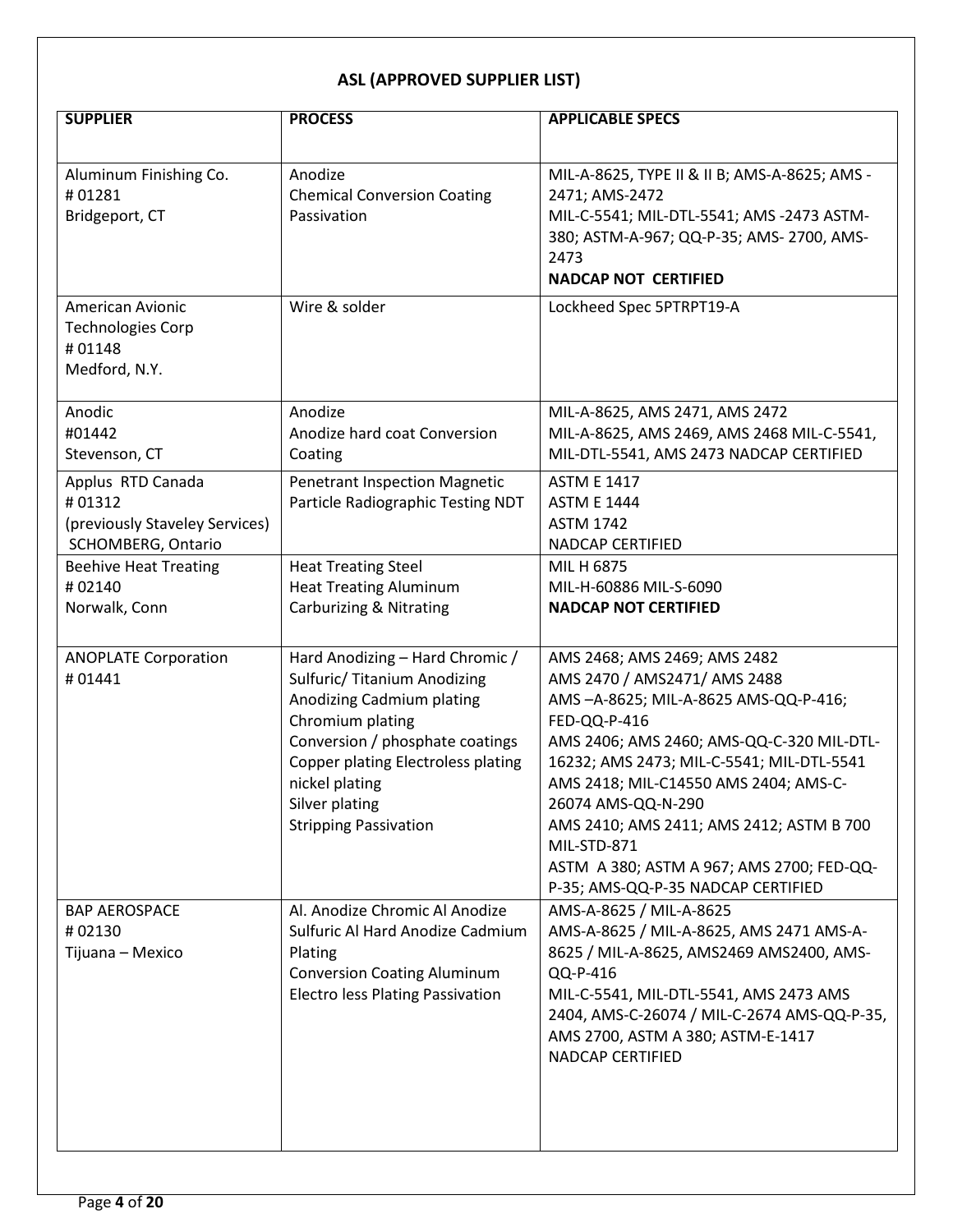| <b>SUPPLIER</b>                                                   | <b>PROCESS</b>                                                                                                                                                                                                                 | <b>APPLICABLE SPECS</b>                                                                                                                                                                                                       |
|-------------------------------------------------------------------|--------------------------------------------------------------------------------------------------------------------------------------------------------------------------------------------------------------------------------|-------------------------------------------------------------------------------------------------------------------------------------------------------------------------------------------------------------------------------|
| <b>Barry Avenue Plating</b><br>#23867<br>Los Angeles, CA          | <b>Penetrant Inspection Magnetic</b><br><b>Inspection Cadmium plating</b><br>Passivation<br>Anodize chromic acid Anodize<br>sulfuric acid Electroless plating<br>Chromium plating Nickel plating<br><b>Chemical conversion</b> | ASTM-E-1417, MIL-STD-6866 ASTM-E-1444<br>AMS-QQ-P-416<br>AMS 2700, AMS-QQ-P-35 AMS 2470, MIL-A-<br>8625 AMS 2471<br>AMS 2404 AMS-QQ-C-320<br>AMS-QQ-N-290, AMS-C-26074 MIL-C-5541,<br>MIL-DTL-5541<br><b>NADCAP CERTIFIED</b> |
| <b>Bennett Heat Treat</b><br>#02217<br>Newark, NJ                 | HT of Hardening Steel HT of Al<br>Beryllium Cooper<br>HT of Nickel & Cobalt Alloy HT of<br><b>Titanium Alloys Cooper Brazing</b><br>Carburizing & Nitriding Arkwin<br>specification                                            | AMS-H-6875; AMS2759/1/2/3/4/5/6/7<br>AMS H 6088; AMS2770; AMS2771;<br>AMS 2772<br>AMS H 6875<br>AMS 2774<br>AMS 2801 ; AMS H 81200<br>AMS 2670; AMS 2671<br>AMS S 6090<br>PS 171<br>NADCAP CERTIFIED                          |
| <b>Body Cote Thermal Process</b><br>#09015<br>Huntington Park, CA | <b>Heat Treating</b>                                                                                                                                                                                                           | MIL-H-6875; AMS-H-6875; AMS 2759; AMS<br>5629; AMS 2769; AMS-H-7199<br><b>NADCAP CERTIFIED</b>                                                                                                                                |
| <b>Bodycote Thermal Processing</b><br>#02264<br>Haltom City, TX   | HT Steel<br>Vacuum HT<br>HT Titanium Alloys                                                                                                                                                                                    | AMS 2759 /1; AMS 2759/2; AMS 2759/3; AMS<br>2759/4; AMS 2759/5; AMS-H-6875 AMS 2769<br>AMS 2801; AMS-H-81200<br>NADCAP CERTIFIED                                                                                              |
| Bennett Ivyland<br>#02218<br>Ivyland, PA                          | HT of Hardening Steel HT of Al<br>Beryllium Cooper<br>HT of Nickel & Cobalt Alloy HT of<br><b>Titanium Alloys Cooper Brazing</b><br>Carburizing & Nitriding Arkwin<br>specification                                            | AMS-H-6875; AMS2759/1/2/3/4/5/6/7<br>AMS H 6088; AMS2770; AMS2771;<br>AMS 2772<br>AMS H 6875<br>AMS 2774<br>AMS 2801; AMS H 81200<br>AMS 2670; AMS 2671<br>AMS S 6090<br>PS 171<br>NADCAP CERTIFIED                           |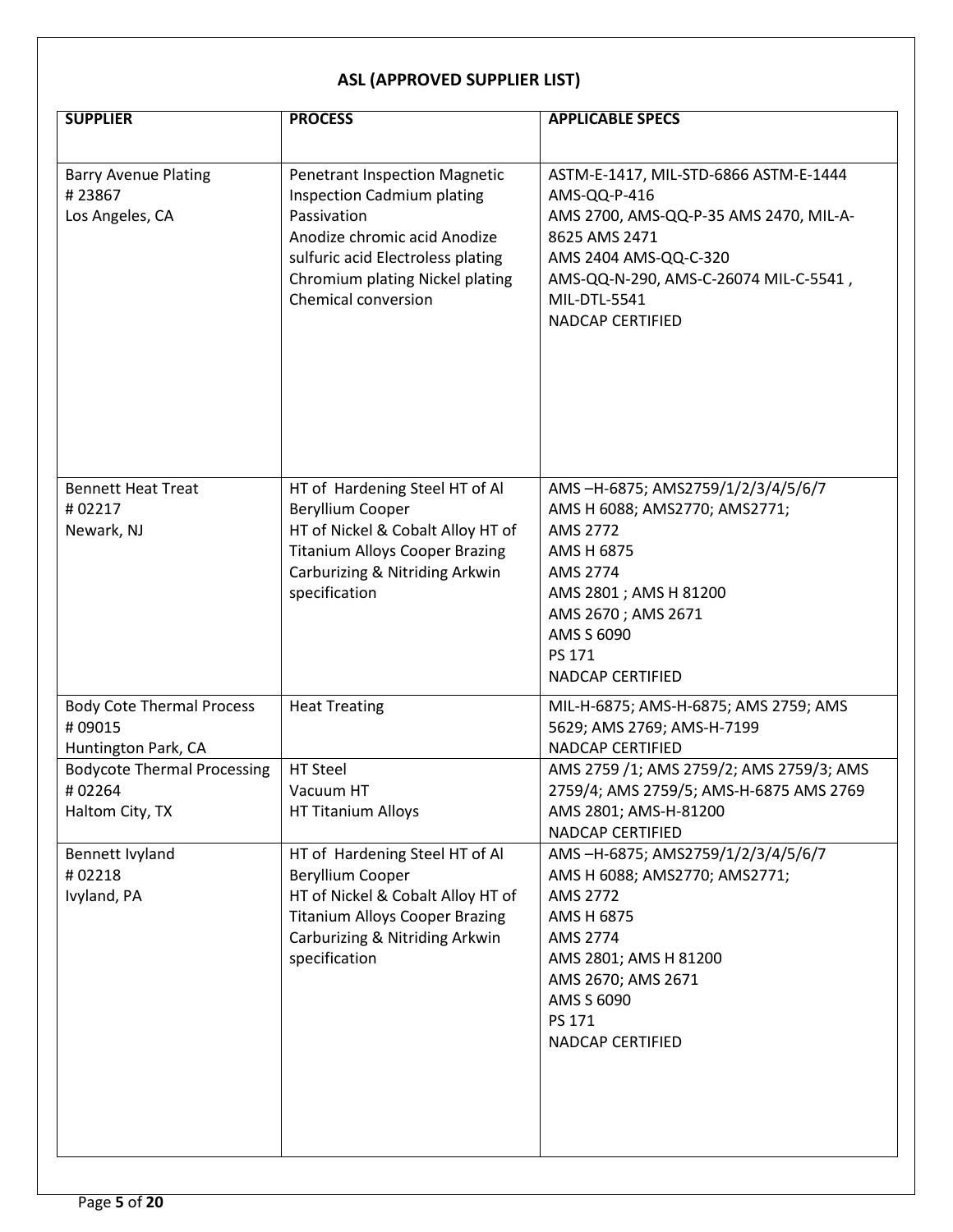| <b>SUPPLIER</b>                                                 | <b>PROCESS</b>                                                                                                                                                                      | <b>APPLICABLE SPECS</b>                                                                                                                                                                                    |
|-----------------------------------------------------------------|-------------------------------------------------------------------------------------------------------------------------------------------------------------------------------------|------------------------------------------------------------------------------------------------------------------------------------------------------------------------------------------------------------|
| <b>Bodycote Thermal Processing</b><br>#02268<br>Berlin, CT      | HT Cooper - Beryllium Alloys HT<br>Nickel- Cobalt Alloys<br>HT Steel<br>HT Titanium Alloys HT IN Vacuum<br><b>Brazing HT Aluminum</b>                                               | AMS 2728, AMS -H-7199 AMS 2774, AMS 5663<br>AMS 2759 /3, AMS 2759/4, AMS-H-6875 AMS<br>2801, AMS-H-81200<br>AMS 2769<br>AMS 2670<br>AMS 2770, AMS 2771, AMS 2772, AMS-H-6088<br>NADCAP CERTIFIED           |
| <b>Bodycote Thermal Processing</b><br>Laconia, NH<br>#02271     | Heat Treat steel<br>Heat Treat Beryllium Cooper Heat<br>Treat Nickel & Cobalt Alloys Heat<br>Treat titanium alloys Arkwin<br>specification                                          | AMS 2759/1/2/3/4/5/7, AMS-H-6875<br>AMS-H-7199<br>AMS 2774, AMS 5663<br>AMS 2801, PS171<br><b>NADCAP NOT CERTIFIED</b>                                                                                     |
| <b>Bodycote Thermal Processing</b><br>S. Windsor, CT<br>#02288  | HT Steel<br>HT Titanium Alloys<br>HT Nickel - Cobalt Alloys Vacuum<br><b>Brazing</b>                                                                                                | AMS 2759/5; AMS 2759/5; AMS-H-6875 AMS<br>2801; AMS-H-81200<br>AMS 5663; AMS 2774<br>AMS 2665; AMS 2678; AMS 2675<br><b>NADCAP CERTIFIED</b>                                                               |
| <b>Bodycote Thermal Processing</b><br>Haltom City, TX<br>#02264 | HT Steel<br>Vacuum HT<br>HT Titanium Alloys                                                                                                                                         | AMS 2759 /1; AMS 2759/2; AMS 2759/3; AMS<br>2759/4; AMS 2759/5; AMS-H-6875 AMS 2769<br>AMS 2801; AMS-H-81200 NADCAP CERTIFIED                                                                              |
| Bennett Ivyland<br>#02218<br>Ivyland, PA                        | HT of Hardening Steel HT of Al<br>Beryllium Cooper<br>HT of Nickel & Cobalt Alloy HT of<br><b>Titanium Alloys Cooper Brazing</b><br>Carburizing & Nitriding Arkwin<br>specification | AMS-H-6875; AMS2759/1/2/3/4/5/6/7 AMS H<br>6088; AMS2770; AMS2771;<br>AMS 2772<br>AMS H 6875<br>AMS 2774<br>AMS 2801; AMS H 81200<br>AMS 2670; AMS 2671<br>AMS S 6090<br>PS 171<br><b>NADCAP CERTIFIED</b> |
| <b>Bodycote Thermal Processing</b><br>Berlin, CT<br>#02268      | HT Cooper - Beryllium Alloys HT<br>Nickel- Cobalt Alloys<br>HT Steel<br>HT Titanium Alloys HT IN Vacuum<br>Vacuum Brazing HT Aluminum                                               | AMS 2728, AMS-H-7199 AMS 2774, AMS 5663<br>AMS 2759 /3, AMS 2759/4, AMS-H-6875 AMS<br>2801, AMS-H-81200<br>AMS 2769<br>AMS 2670<br>AMS 2770, AMS 2771, AMS 2772, AMS-H-6088<br>NADCAP CERTIFIED            |
| <b>Bodycote Thermal Processing</b><br>Laconia, NH<br>#02271     | <b>Heat Treat steel</b><br>Heat Treat Beryllium Cooper Heat<br>Treat Nickel & Cobalt Alloys Heat<br>Treat titanium alloys Arkwin<br>specification                                   | AMS 2759/1/2/3/4/5/7, AMS-H-6875 AMS-H-<br>7199<br>AMS 2774, AMS 5663<br>AMS 2801, PS171<br><b>NADCAP NOT CERTIFIED</b>                                                                                    |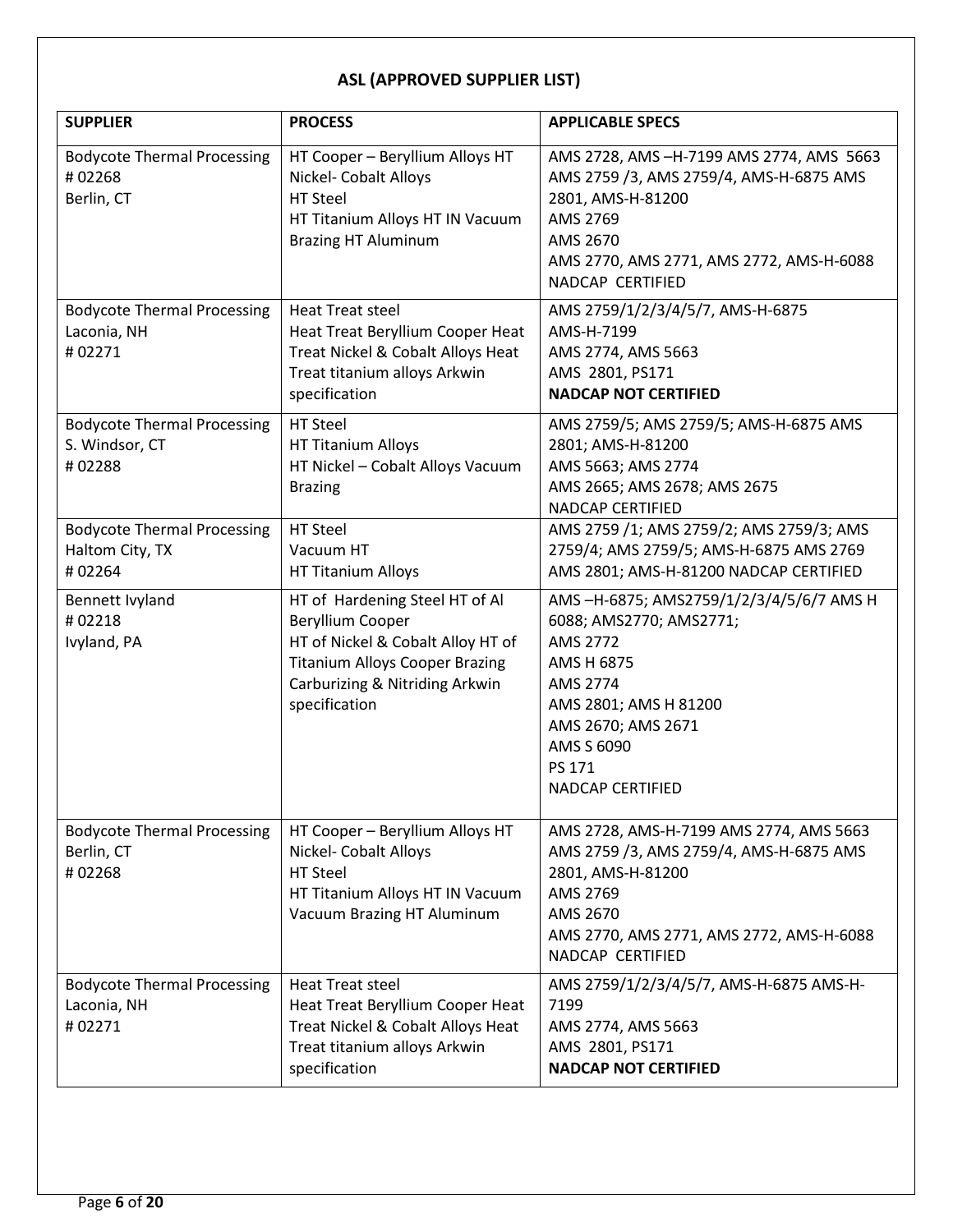| <b>SUPPLIER</b>                                                  | <b>PROCESS</b>                                                                                                                                                                                                                                                                             | <b>APPLICABLE SPECS</b>                                                                                                                                                                               |
|------------------------------------------------------------------|--------------------------------------------------------------------------------------------------------------------------------------------------------------------------------------------------------------------------------------------------------------------------------------------|-------------------------------------------------------------------------------------------------------------------------------------------------------------------------------------------------------|
| <b>Bodycote Thermal Processing</b><br>S. Windsor, CT<br>#02288   | HT Steel<br>HT Titanium Alloys<br>HT Nickel - Cobalt Alloys Vacuum<br><b>Brazing</b>                                                                                                                                                                                                       | AMS 2759/5; AMS 2759/5; AMS-H-6875 AMS<br>2801; AMS-H-81200<br>AMS 5663; AMS 2774<br>AMS 2665; AMS 2678; AMS 2675<br><b>NADCAP CERTIFIED</b>                                                          |
| <b>Bodycote Thermal Processing</b><br>Worcester, MA<br>#02289    | HT Steel<br>AMS 2750<br>AMS 2757                                                                                                                                                                                                                                                           | AMS 2759; AMS 2759/1; AMS 2759/2; AMS<br>2759/3; AMS 2759/5; AMS 2759/6 AMS 2759/7<br>Pyrometry<br>Gaseous Nitrocarburizing NADCAP CERTIFIED                                                          |
| <b>BodyCode Thermal Processes</b><br>Westminster, CA<br>#02290   | HT wrought aluminum alloys HT<br>aluminum alloys castings HT<br>aluminum raw materials HT<br>aluminum alloys                                                                                                                                                                               | AMS 2770<br>AMS 2771<br>AMS 2772<br>MIL H 6088 NADCAP CERTIFIED                                                                                                                                       |
| <b>Braddock Metallurgical</b><br>Jacksonville, FL<br>#02308      | <b>Heat Treating Aluminums Heat</b><br><b>Treating Steel</b><br><b>Heat Treating Beryllium Cooper</b>                                                                                                                                                                                      | AMS 2770, 2771, AMS 2772, MIL-H-6088<br>AMS 2759 / 1/2/3/4/5/6/7 AMS-H-7199<br><b>NADCAP CERTIFIED</b><br>AMS-H-6875                                                                                  |
| <b>Braddock Metallurgical</b><br>Riverview / Tampa, FL<br>#02309 | HT Steel Vacuum HT                                                                                                                                                                                                                                                                         | AMS 2759/1; AMS 2759/2; AMS 2759/3; AMS<br>2759/4; AMS 2759/5; AMS-H-6875 AMS 2769<br><b>NADCAP CERTIFIED</b>                                                                                         |
| <b>Braddock</b><br>#02313<br>Boynton Beach, FL                   | HT Martensitic Corrosion Steel HT<br>Nickel - Cobalt Alloys<br>HT Titanium Alloys                                                                                                                                                                                                          | AMS-H-6875 /2759 /5D<br>AMS 2759/3, AMS2759/4, AMS 2759/5,<br>AMS 2773<br>AMS 2801; ALL NADCAP CERTIFIED                                                                                              |
| <b>Burton Industries</b><br>#02274<br>North Babylon, NY          | HT wrought cooper-beryllium HT<br>aluminum alloy<br>HT wrought aluminum alloys HT<br>steel raw material<br>HT steel raw<br>HT aluminum alloy castings HT<br>steel parts<br>HT steel raw material<br>HT: low alloy steel, maranging<br>steel, martensitic corrosion<br>Arkwin specification | MIL-H-7199<br>AMS- H -6088, MIL- H -6088 AMS 2770<br>AMS-H-6875 MIL-H-6875, AMS2771, AMS2759<br><b>AMSH6875</b><br>AMS2759/2; AMS 2759/3, AMS 2759/5,<br><b>NADCAP CERTIFIED</b><br>PS 171 and PS 321 |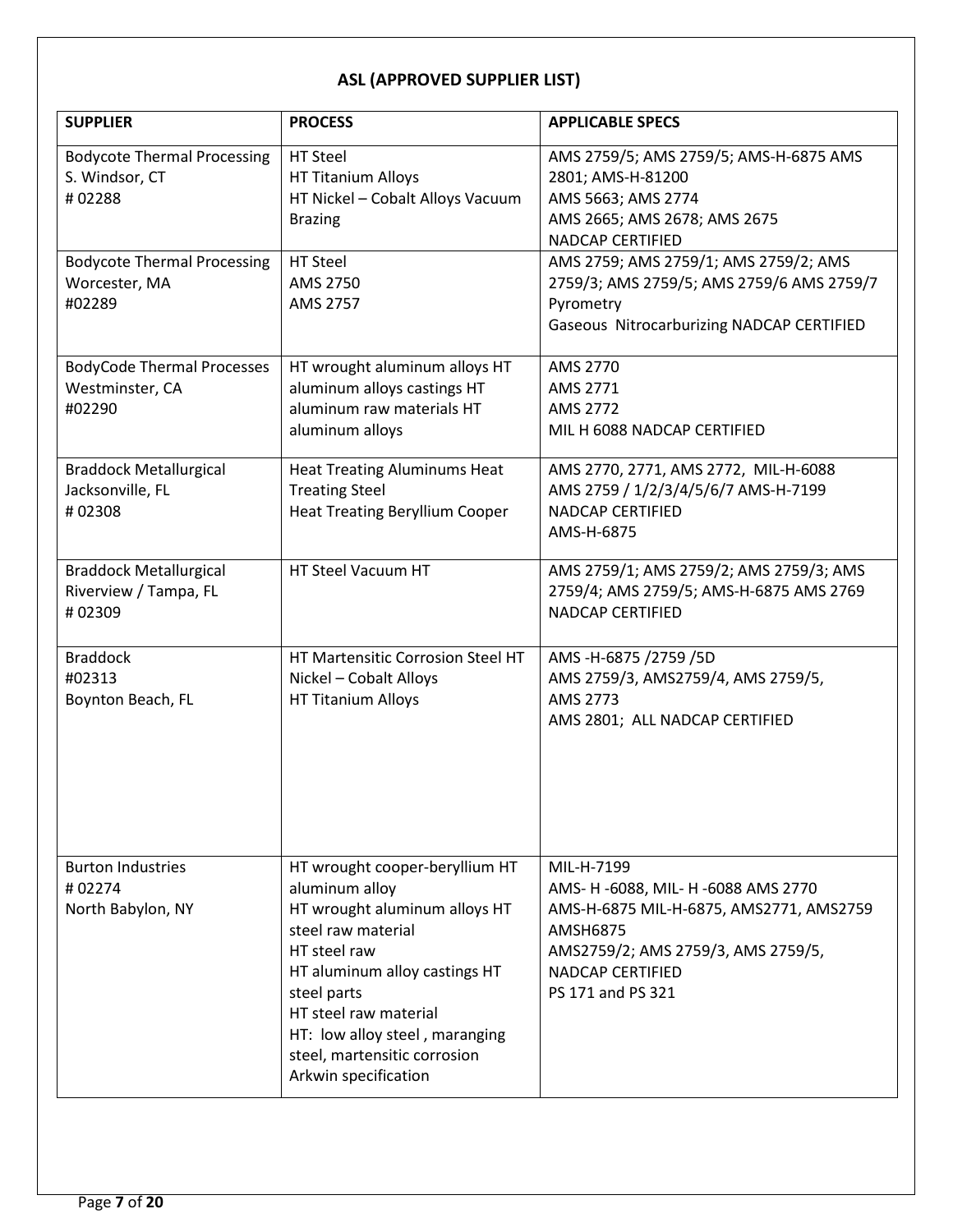| <b>SUPPLIER</b>                   | <b>PROCESS</b>                          | <b>APPLICABLE SPECS</b>                           |
|-----------------------------------|-----------------------------------------|---------------------------------------------------|
|                                   |                                         |                                                   |
| <b>B-G Detection Service</b>      | Passivation                             | AMS-QQ-P-35 /AMS 2700 ASTM E 1417,                |
| #02013                            | <b>Fluorescent Penetrant Inspection</b> | MIL STD 6866 ASTM E 1444, MIL STD 271             |
| Sun Valley, CA                    | <b>Magnetic Particle Inspection</b>     | <b>NADCAP CERTIFIED</b>                           |
| <b>Burbank Steel Treating</b>     | <b>Heat Treat</b>                       | PS 171 (Arkwin)                                   |
| Burbank, CA                       |                                         |                                                   |
| #02373                            |                                         |                                                   |
|                                   |                                         |                                                   |
|                                   |                                         |                                                   |
| Cametoid Tech.                    | I.V.D. Chemical Film                    | MIL-DTL-83488, CL2, TYII & CL3, TYII MIL-C-       |
| #03045                            |                                         | 5541/AMS-C-5541                                   |
| Manchester, CT                    |                                         | <b>NADCAP NOT CERTIFIED</b>                       |
| C.I.L. Inc.                       | <b>Aluminum Anodize Passivation</b>     | AMS-2471, AMS-2472, MIL-A-8625                    |
| #02382                            | Chemical Film Thermal Spray             | AMS-QQ-P-35, AMS 2700 Method 1 MIL-C-5541         |
| Lawrence, MA                      |                                         | MIL-L-46010 NADCAP CERTIFIED                      |
|                                   |                                         |                                                   |
| <b>Coast Plating</b><br>#03334    | Chromic, Sulfuric, Hard Alum<br>anodize | MIL-A-8625<br>MIL-C-5541                          |
| Gardena, CA                       | <b>Chemical film Florescent</b>         | ASTM-E-1417                                       |
|                                   | penetrant                               | <b>NADCAP CERTIFIED</b>                           |
| <b>Certified Steel Treating</b>   | <b>Heat Treating</b>                    | AMS -H-6875, AMS 2759 /1/2/3/4/5/7/11; AMS        |
| #03406                            |                                         | H 6875, AMS 2774, NADCAP CERTIFIED PS 171.        |
| Los Angeles, CA                   |                                         |                                                   |
| <b>Continental Heat Treating,</b> | <b>Heat Treating steel</b>              | AMS-H-6875, AMS 2759/1/2/3/4/5, AMS 5629          |
| Inc.                              | Heat Treating nickel & cobalt           | AMS 2774, AMS 5663                                |
| #03405                            | alloys Heat Treating in vacuum          | AMS 2769 NADCAP CERTIFIED                         |
| Santa Fe Springs, CA.             |                                         |                                                   |
| Danco Metal Surfacing             | Chemical Processing - Anodize,          | MIL-A-8625; MIL-STD-171; MIL-DTL-14072; AMS-      |
| #04024                            | chromate conversion coatings,           | 2488; MIL-DTL-5541 TY I & II (ROHS                |
| 401 W Rowland                     | passivation                             | COMPLIANT); QQ-P-35; MIL-S-5002; ASTM-F-86-       |
| Santa Ana CA 92707                | NDT- liquid penetrant inspection        | 91; ASTM A 967<br>NADCAP CERTIFIED ROHS COMPLIANT |
|                                   |                                         |                                                   |
|                                   |                                         |                                                   |
|                                   |                                         |                                                   |
|                                   |                                         |                                                   |
| <b>Delta Heat Treating</b>        | <b>Nickel and Cobalt Alloys</b>         | AMS2774, AMS5662, AMS5663, AMS5596                |
| #03430                            | <b>Stainless Steels</b>                 | AMS2759/3/4/5                                     |
| Huntington Beach, CA              | <b>Vacuum Brazing</b>                   | <b>AWS C3.6</b>                                   |
|                                   |                                         | NADCAP CERTIFIED                                  |
|                                   |                                         |                                                   |
|                                   |                                         |                                                   |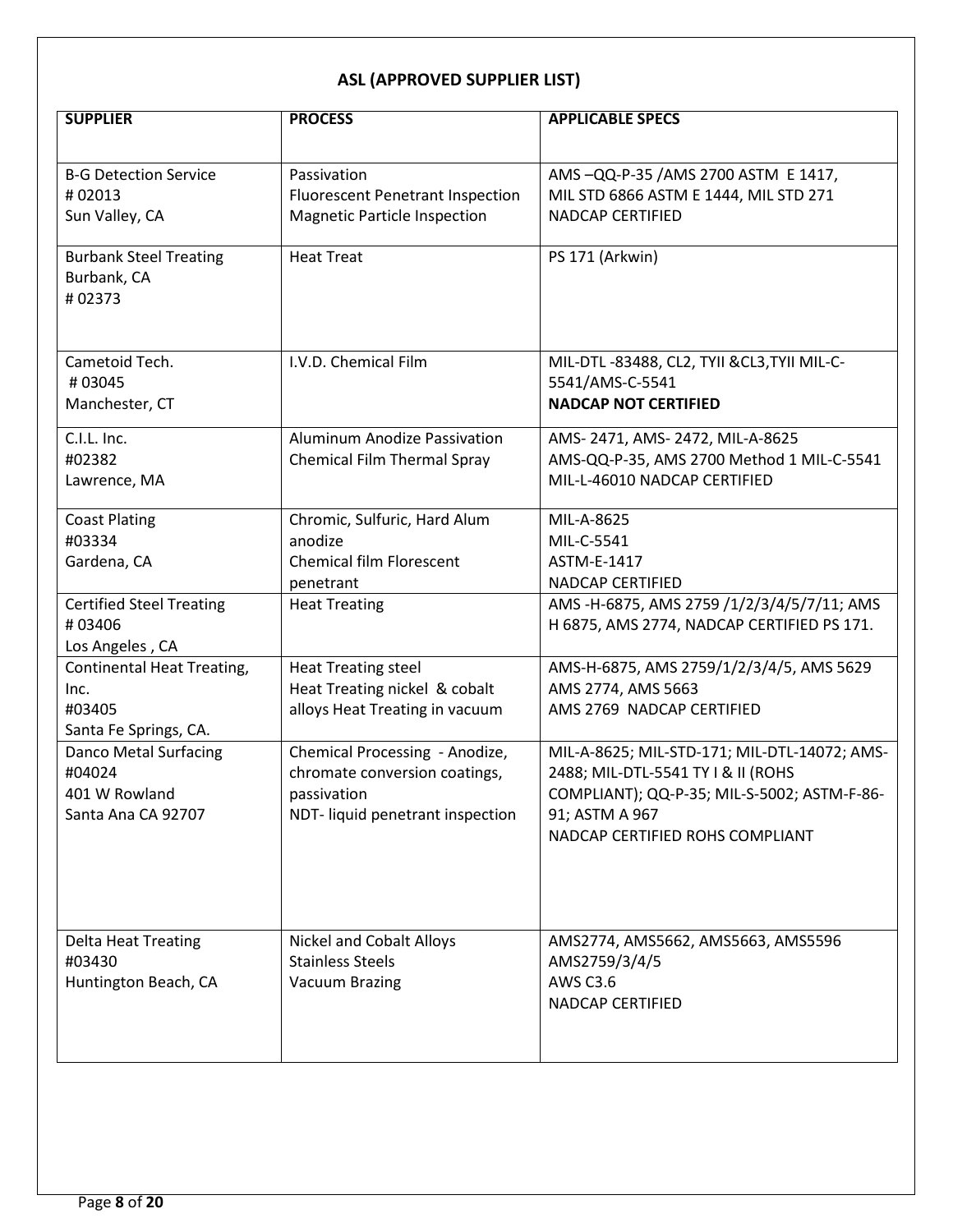| <b>SUPPLIER</b>                                               | <b>PROCESS</b>                                                                                                                                                                                                                                         | <b>APPLICABLE SPECS</b>                                                                                                                                                                                                      |
|---------------------------------------------------------------|--------------------------------------------------------------------------------------------------------------------------------------------------------------------------------------------------------------------------------------------------------|------------------------------------------------------------------------------------------------------------------------------------------------------------------------------------------------------------------------------|
|                                                               |                                                                                                                                                                                                                                                        |                                                                                                                                                                                                                              |
| Dixon Hard Chrome<br>#04189<br>Sun Valley, CA                 | <b>Electroless Plating</b><br>Cadmium & Titanium Plating<br><b>Cadmium Plating</b><br><b>Chromium Plating</b><br><b>Cooper Plating Inorganic Coatings</b>                                                                                              | AMS 2404; AMS 2405; AMS-C-26074; MIL-C-<br>26074<br>MIL-STD-1500<br>AMS 2400; AMS-QQ-P-416; MIL-STD-870 AMS<br>2406; AMS 2407; AMS 2438; AMS 2460; AMS-<br>QQ-C-320<br>AMS 2418; MIL-C-14550 MIL-STD-871<br>NADCAP CERTIFIED |
| EB Industries Inc.<br>#05080<br>Farmingdale, NY               | <b>Electron Beam Welding</b>                                                                                                                                                                                                                           | AWS2680; AWS 2681; D17.1:2008 ( AMS-STD-<br>1595)<br>NADCAP CERTIFIED                                                                                                                                                        |
| Electrolizing Inc. (Plating)<br>Providence, RI<br>#05101      | Chromium Plate Electrodeposited<br>Thin Dense Chrome<br><b>Chrome Plating</b><br><b>Passivation Corrosion Resistant</b><br>Steel Electrochemical Stripping of<br><b>Inorganic Finishes</b><br>Chrome plating in conjunction<br>with Arkwin Spec PS-270 | AMS-QQ-C-320, AMS-2438, AMS2460<br>AMS-QQ-P-35, AMS-2700 MIL-STD-871<br>E070348<br><b>NADCAP NOT CERTIFIED</b>                                                                                                               |
| Electro- polishing System Inc.<br>Plymouth, MA<br>#05024      | <b>Aluminum Anodize Passivation</b><br>Chemical Film                                                                                                                                                                                                   | AMS-2471, AMS-2472, MIL-A-8625<br>AMS-QQ-P-35, AMS 2700 Method 1 Mil-C-5541<br><b>NADCAP NOT CERTIFIED</b>                                                                                                                   |
| <b>Engineered Heat Treat</b><br>#05251<br>Madison Heights, MI | HT steel raw material<br>Gas Nitriding & HT for low alloys<br>steel Carburizing and HT grade<br>steel parts                                                                                                                                            | AMS H 6875 AMS 2759/6 AMS 2759/7<br><b>NADCAP CERTIFIED</b>                                                                                                                                                                  |
| Electrolyzing<br>#05130<br>Hooper Ave (CA)                    | Hard chromium - class 4 -                                                                                                                                                                                                                              | <b>BAC 5709</b><br>NADCAP CERTIFIED                                                                                                                                                                                          |
| <b>Epner Technology</b><br>#05253<br>Brooklyn, NY             | <b>Nickel Plate</b>                                                                                                                                                                                                                                    | AMS-C-26074; AMS2404<br>NADCAP CERTIFIED                                                                                                                                                                                     |
| Exactatherm Ltd.<br>#04213<br>Ontario, Canada                 | <b>Heat Treat Steels</b><br><b>Nickel Alloys</b>                                                                                                                                                                                                       | AMS2759/1/2/3/4/5/8<br>AMS5662<br><b>NADCAP CERTIFIED</b>                                                                                                                                                                    |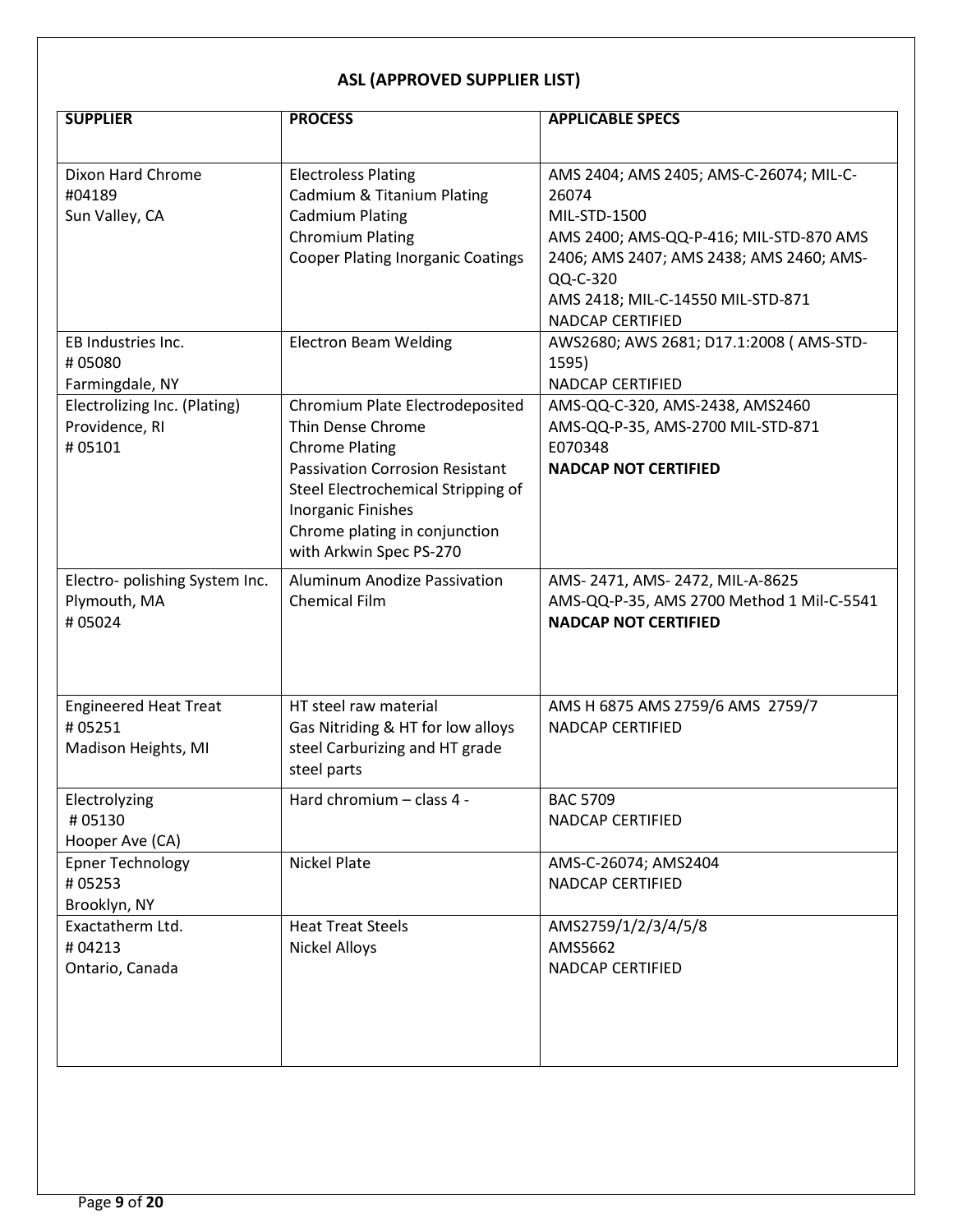| <b>SUPPLIER</b>                                                                | <b>PROCESS</b>                                                                                                                                                                                                                       | <b>APPLICABLE SPECS</b>                                                                                                                                                                                                                                                                                                                                                                                                                                   |
|--------------------------------------------------------------------------------|--------------------------------------------------------------------------------------------------------------------------------------------------------------------------------------------------------------------------------------|-----------------------------------------------------------------------------------------------------------------------------------------------------------------------------------------------------------------------------------------------------------------------------------------------------------------------------------------------------------------------------------------------------------------------------------------------------------|
|                                                                                |                                                                                                                                                                                                                                      |                                                                                                                                                                                                                                                                                                                                                                                                                                                           |
| Fountain Plating Co.<br>#06052<br>West Springfield, MA                         | Anodize,<br><b>Chemical Conversion on</b><br>Aluminums Cadmium Plating<br><b>Chrome Plating Nickel Plating</b><br><b>Passivation Electroplating</b>                                                                                  | Mil-A-8625<br>MIL-C-5541, MIL-DTL-5541<br>QQ-P-416, AMS 2400, AMS 2401, MIL-C-23422,<br>QQ-C-320, AMS 2407 QQ-N-290, AMS 2424,<br>AMS 2423<br>QQ-P-35/AMS-QQ-P-35 TYII, VI, VII, VIII AMS 2424<br><b>NADCAP CERTIFIED</b>                                                                                                                                                                                                                                 |
| F.M. CALLAHAN & SON INC<br>#06018                                              | Electroless Nickel Copper Plate<br>Anodize                                                                                                                                                                                           | AMS -C-26074; AMS -2404 AMS 2418;<br>MIL-C-5540<br>MIL-A-8625 TY II; AMS 2471 NADCAP CERTIFIED                                                                                                                                                                                                                                                                                                                                                            |
| FPM Heat Treating<br>#06011<br>Elk Grove Village, IL                           | $MIL - H - 6875$ AMS-H-6875<br>AMS 2759 / AMS 2759/5                                                                                                                                                                                 | Heat Treat steel raw material Heat treat steel<br>Heat treat steel<br>NADCAP CERTIFIED (Ex: 31 July 2018)                                                                                                                                                                                                                                                                                                                                                 |
| <b>Element Materials</b><br>Technologies<br>#15080<br>Middleburg Heights, Ohio | Liquid Penetrant Inspection<br>Magnetic Particle Method<br><b>Ultrasonic Method</b>                                                                                                                                                  | ASME section III, V, VIII<br>ASTM E165, E1417 ; MIL-STD-271, 2132;<br>T9074-AS-GIB-010/271 (Navy replace MIL-STD-<br>271) ASME Section III, V, VIII<br>ASTM E1444 ; MIL-STD-271, 232,<br>T9074-AS-GIB-010/271 (Navy replace MIL-STD-<br>271)<br>ASME section III, V, VIII<br>AMS 2154, 2630, 2631, 2632, ASTM A388, B594,<br>E213, E1001, E2375, MIL-STD-271, 2132,<br>T9074-AS-GIB-010/271 (Navy replace MIL-STD-<br>271), ISO 17025<br>NADCAP CERTIFIED |
| Embee Inc.<br>#05236<br>Santa Ana, CA                                          | <b>Magnetic Particle Fluorescent</b><br><b>Penetrant Cadmium Plate</b><br>Passivation<br>Flash Anodize TY I, II CL. I, II Brush<br><b>Cadmium Plate Nickel Plating</b><br><b>Chrome Plating Chemical Film</b>                        | MIL-STD-1949/ASTM-E-1444 MIL-STD-<br>6866/ASTM-E-1417 QQ-P-416 TY I, II<br>QQ-P-35/AMS-QQ-P-35 TY, AMS 2700 Method 1<br>MIL-A-63576 Type I<br>MIL-A-8625 MIL-STD-865 AMS QQ-N-290 QQ-C-<br>320<br>MIL-C-5541 NADCAP CERTIFIED                                                                                                                                                                                                                             |
| <b>GSP Coatings</b><br>#06169<br>Brattleboro, VT                               | Anodize Hard Anodize Passivation<br><b>Conversion Coating</b>                                                                                                                                                                        | AMS 2471; AMS 2472; MIL-A-8625; AMS-A-<br>8625; AMS2469; AMS 2700; AMS-QQ-P-35;<br>ASTM A380 MIL-C-5541; AMS 2474; MIL-DTL-<br>5541 NADCAP CERTIFIED                                                                                                                                                                                                                                                                                                      |
| Har-Conn Chrome Co.<br>#08240<br>West Hartford, Conn.                          | Chrome Plate Cadmium Plate<br><b>Electroless Nickel Passivation</b><br>Anodic of AL. Alloys Chromic Acid<br>Anodic of AL. Alloys Sulf. Acid<br>Undyed Anodic of AL. Alloys<br>Sulfuric Acid dyed Nickel Plate<br><b>Hard Anodize</b> | AMS-2406, AMS-2460, AMS-QQ-C-320 AMS-<br>QQ-P-416, AMS 2400, AMS-2401, MIL-C-26074,<br>AMS-C-26074, AMS 2405<br>AMS-QQ-P-35 TY II and VI, AMS 2700 Method 1<br>AMS 2470<br>AMS 2471<br>AMS 2472<br>AMS 2403, AMS 2423, AMS 2424<br>AMS 2469, MIL-A-8625 NADCAP CERTIFIED                                                                                                                                                                                  |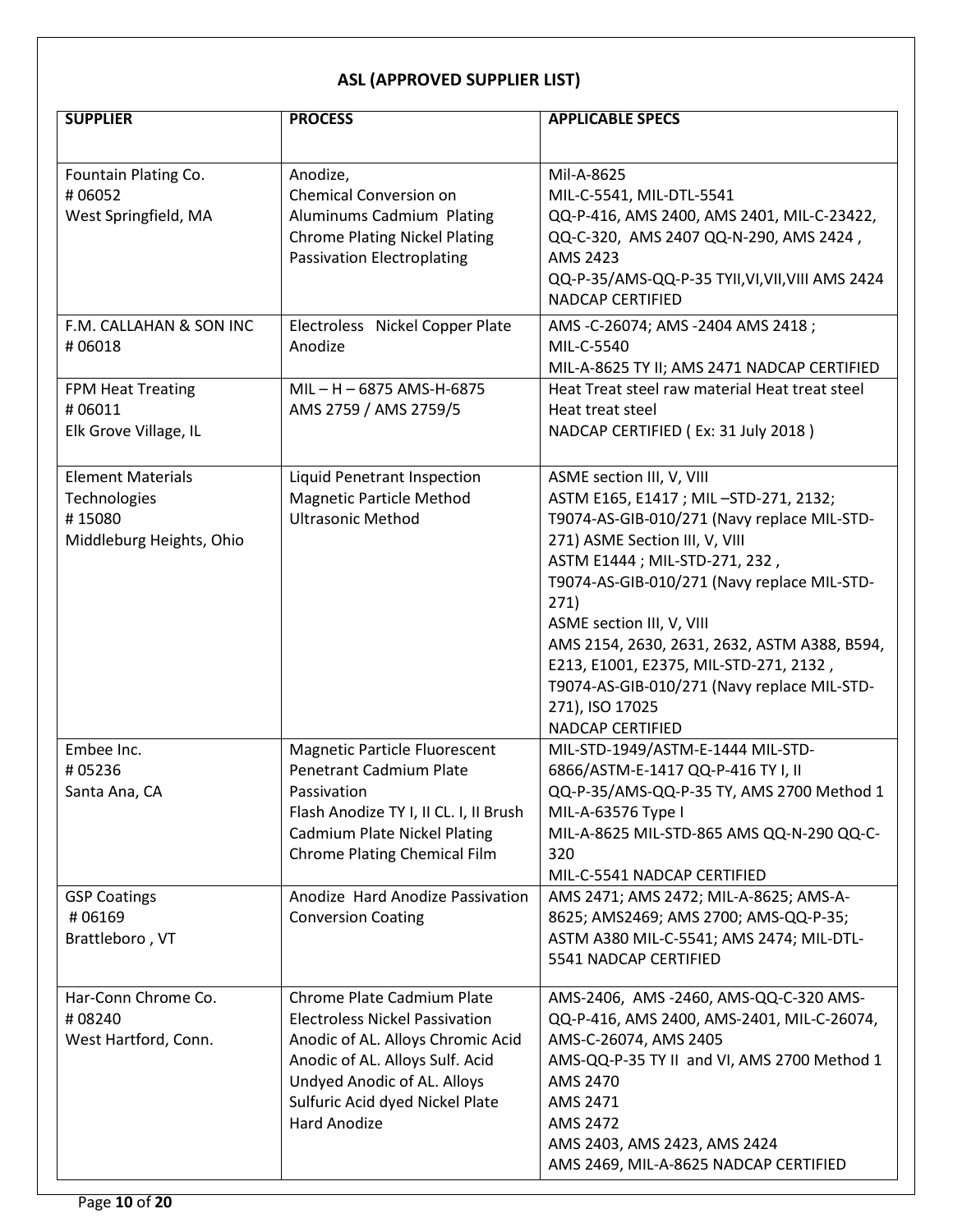| <b>SUPPLIER</b>                       | <b>PROCESS</b>                                       | <b>APPLICABLE SPECS</b>                                  |
|---------------------------------------|------------------------------------------------------|----------------------------------------------------------|
|                                       |                                                      |                                                          |
| Hansen Aerospace Lab, Inc             | <b>Magnetic Particle Fluorescent</b>                 | Mil-STD-1949/ ASTM-E-1444 Mil-STD-6866/                  |
| #08019                                | Penetrant                                            | ASTM-E-1417                                              |
|                                       | <b>Ultrasonic Testing</b>                            | AMS-QQ-416, AMS-STD-2154                                 |
|                                       |                                                      | <b>NADCAP CERTIFIED</b>                                  |
| H&S Inspection Service Inc.<br>#07887 | <b>Passivation Fluorescent Penetrant</b>             | AMS-2700 ASTM-E-1417 ASTM-E-1444                         |
| Troy, MI.                             | <b>Magnetic Particle</b>                             | <b>NADCAP CERTIFIED</b>                                  |
|                                       |                                                      |                                                          |
|                                       |                                                      |                                                          |
| Hercules Heat Treating Corp.          | <b>Aluminum Alloys</b>                               | AMS-Q-A-200, AMS2772, AMS2771, AMS2770,                  |
| #08043                                | Beryllium Copper Nickel & Cobalt                     | AMS-H-6088                                               |
| Brooklyn, N.Y.                        | <b>Alloys Stainless Steels</b><br><b>Steels</b>      | AMS-H-7199, AMS 2728, AMS 2759/7, AMS<br>2774            |
|                                       | Titanium Alloys Vacuum Heat                          | AMS-H-6875, AMS 2759/5, AMS 2759/3 AMS-H-                |
|                                       | <b>Treating Arkwin specification</b>                 | 6875, AMS 2759/1, AMS 2759/2 AMS -H-82100,               |
|                                       |                                                      | AMS 2801                                                 |
|                                       |                                                      | AMS 2769 - All NADCAP CERTIFIED PS 171                   |
|                                       |                                                      | NADCAP CERTIFIED                                         |
| Hy-Vac Technologies Inc.              | <b>Nickel and Cobalt Alloys</b>                      | AMS2774, AMS5663                                         |
| #01102                                | <b>Stainless Steels</b>                              | AMS2759/1/3/4/5, AMS-H-6875                              |
| Detroit, MI                           | <b>Vacuum Heat Treating</b><br><b>Vacuum Brazing</b> | AMS2769<br>AMS2665                                       |
|                                       | <b>Aluminum Alloys</b>                               | AMS2770, AMS2771, AMS2772, AMS-H-6088                    |
|                                       | <b>Conductivity Testing</b>                          | AMS2658                                                  |
|                                       |                                                      | NADCAP CERTIFIED                                         |
| Imagineering Enterprises Inc.         | <b>Electroless Nickel</b>                            | ASTM-E-1444 ASTM B 733                                   |
| #09004                                | Solid Film Lube                                      | <b>PS 258</b>                                            |
| 1302 W Sample St.                     |                                                      | <b>NADCAP CERTIFIED</b>                                  |
| South Bend, Indiana 46619             |                                                      |                                                          |
| <b>Imagineering Finishing</b>         | <b>Passivation Fluorescent Penetrant</b>             | QQ-P35/AMS-QQ-P-35, AMS 2700                             |
| #09005                                | <b>Magnetic Particle</b>                             | MIL-STD-6866, ASTM -E-1417                               |
| 3722 Foundation Court                 | Solid Film Lube                                      | Mil-std-1949, ASTM-E-1444                                |
| South Bend, IN;                       |                                                      | <b>PS 258</b>                                            |
| Induplate                             | <b>Chrome Plate Nickel Plate</b>                     | <b>NADCAP CERTIFIED</b><br>AMS 2460, AMS 2438, AMS 2460, |
| #09038                                |                                                      | AMS-QQ-C-320                                             |
| N. Providence, RI                     |                                                      | AMS 2403, AMS 2423, AMS 2424                             |
|                                       |                                                      | <b>NADCAP CERTIFIED</b>                                  |
|                                       |                                                      |                                                          |
| Incertec                              | Passivation Penetrant inspection                     | ASTM-A-380, AMS-QQ-P-35, AMS 2700                        |
| #09043                                | Qualified products Penetrant                         | ASTM-E-1417                                              |
| Minneapolis, MN                       | <b>Inspection Material Penetrant</b>                 | QPL-SAE-AMS-2644, AMS 2644                               |
|                                       | Comparing the brightness of                          | ASTM-E-1135                                              |
|                                       | penetrant                                            | NADCAP CERTIFIED                                         |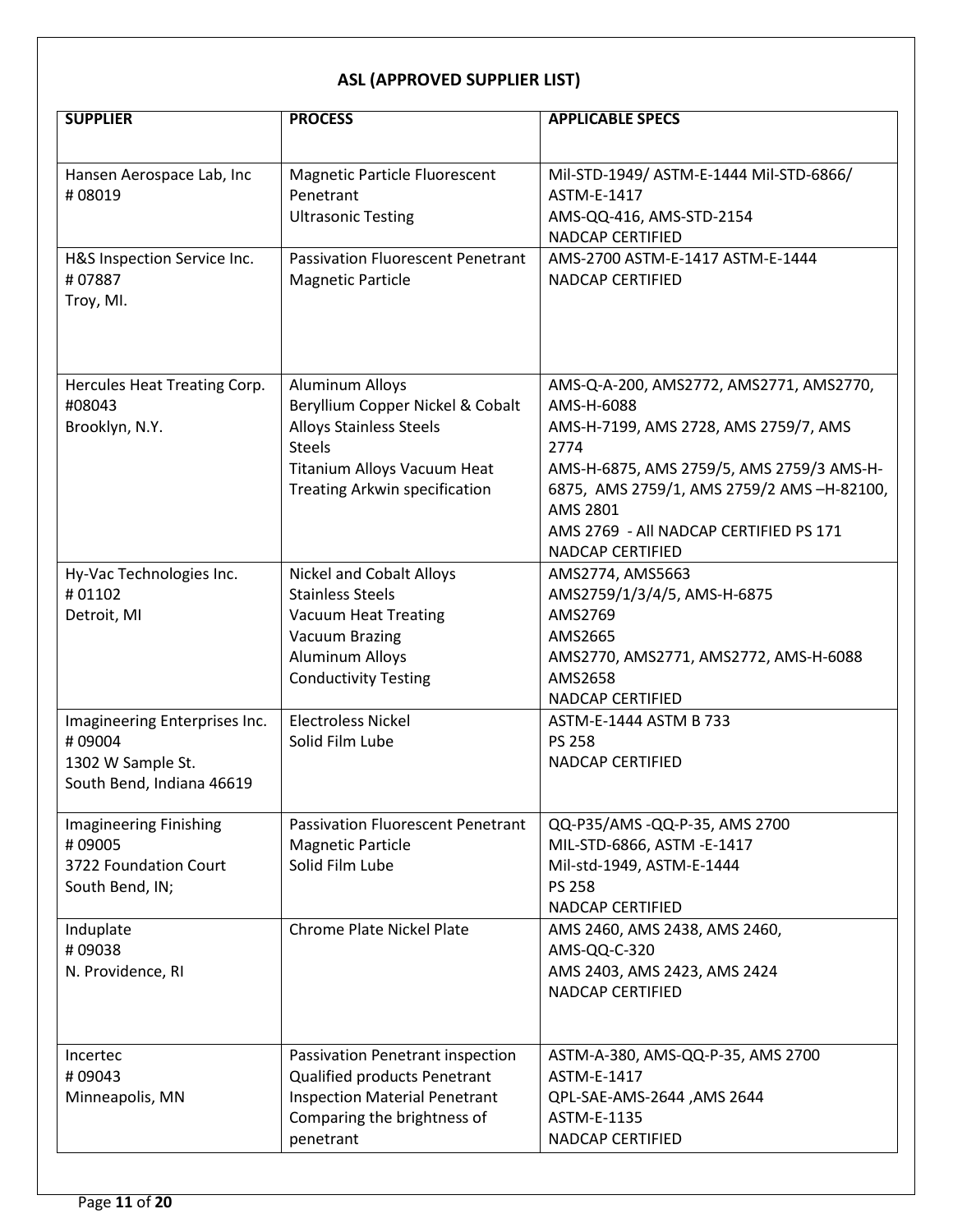| <b>SUPPLIER</b>                                               | <b>PROCESS</b>                                                                                           | <b>APPLICABLE SPECS</b>                                                                                                                                                                                                                                                                                                                                              |
|---------------------------------------------------------------|----------------------------------------------------------------------------------------------------------|----------------------------------------------------------------------------------------------------------------------------------------------------------------------------------------------------------------------------------------------------------------------------------------------------------------------------------------------------------------------|
|                                                               |                                                                                                          |                                                                                                                                                                                                                                                                                                                                                                      |
| HI-Tech Metal Finishing<br>#08001<br>Denton, Texas            | <b>Magnetic Particle Penetrant</b><br>Passivation TY I, II Cadmium Plate<br><b>Heat Treating Anodize</b> | ASTM E 1444, MIL-STD-6868, ASTM-E-1417<br>QQ-P-35/AMS-QQ-P-35, MIL-S-5002, AMS 2700<br>Method 1 QQ-P-416<br>Mil-H-6875, AMS 2759/3<br>Mil A 8625 Ty 1 Cl 1, 2 Ty 2 Cl 1, 2<br><b>NADCAP CERTIFIED</b>                                                                                                                                                                |
| Hitemco LLC<br>#8220<br>Old Bethpage, NY                      | Thermal Spray Plasma coating<br><b>Tungsten Carbide Coating</b><br>Tungsten Carbide Cobalt Powder        | AMS 2447; AMS 2437<br>AMS 2448; AMS 2449; AMS 2452<br><b>AMS 7882</b><br>NADCAP CERTIFIED                                                                                                                                                                                                                                                                            |
| <b>Hixson Metal Finishing</b><br>#08223<br>Newport Beach, CA. | Anodize<br><b>Chemical Film Fluorescent</b><br>Penetrant Magnetic particle                               | MIL-A-8625 - TYPE I, IB ( class 1 & 2),<br>Type II, IIB (class 1 & 2), TYPE 3 (class 1 & 2),<br>TYPE III (class1 &2)<br>MIL-C-5541, AMS-C-5541, ASTM E 1417<br><b>ASTM E 1444</b><br>NADCAP CERTIFIED                                                                                                                                                                |
| Hytek Finishes Co<br>#08285<br>Kent, WA                       | <b>Magnetic Particle Passivation</b><br>Shot Peen Heat Treat Coating                                     | ASTM-E-144, MIL-I-6868<br>MIL-S-5002, QQ-P-35 TY II, VI, VII<br>AMS 2700 method 1, cl 1, 2, ty II, VI, VII MIL-S-<br>13165<br>AMS-H-6875<br>PRF-85285, PRF-23377 - ALL NADCAP CERTIFIED                                                                                                                                                                              |
| <b>K&amp;L Anodizing Corporation</b><br>#11005, CA            | Anodizing<br>Conversion coating Surface<br>Passivation                                                   | MIL-A-63576, AMS 2468, AMS 2469, AMS 2470,<br>AMS 2471, AMS 2472, AMS 2482Type I<br>MIL-A-8625 Type I, II, III, CLASS 1 and 2 AMS<br>2473, AMS2474, AMS2477<br>MIL-DTL-5541 Type I, Class 1A and 3 MIL-DTL-<br>5541 Type II, Class 1A and 3 AMS 2700 Method<br>1, Type 2,6,7,8<br>ASTM A380, ASTM A967, QQ-P-35 Type II, VI,<br>VII, VIII<br><b>NADCAP CERTIFIED</b> |
| <b>Jet Processing /PCC</b><br>#10060<br>Phoenix, AZ           | Penetrant inspection<br>Anodize Alodine                                                                  | ASTM E 1417, MIL-STD -1907 grade A, Arkwin<br>QCW-011-07<br>MIL-A-8625 TYPE I cl 1, TYPE II cl 2, TYPE III cl 1<br>MIL-C-5541, cl III<br>NADCAP CERTIFIED                                                                                                                                                                                                            |
| <b>Laboratory Testing</b><br>#11163<br>Hatfield, PA           | <b>Magnetic Particle Fluorescent</b><br>Penetrant                                                        | ASTM-E-1444<br>ASTM-E-1417<br>NADCAP CERTIFIED                                                                                                                                                                                                                                                                                                                       |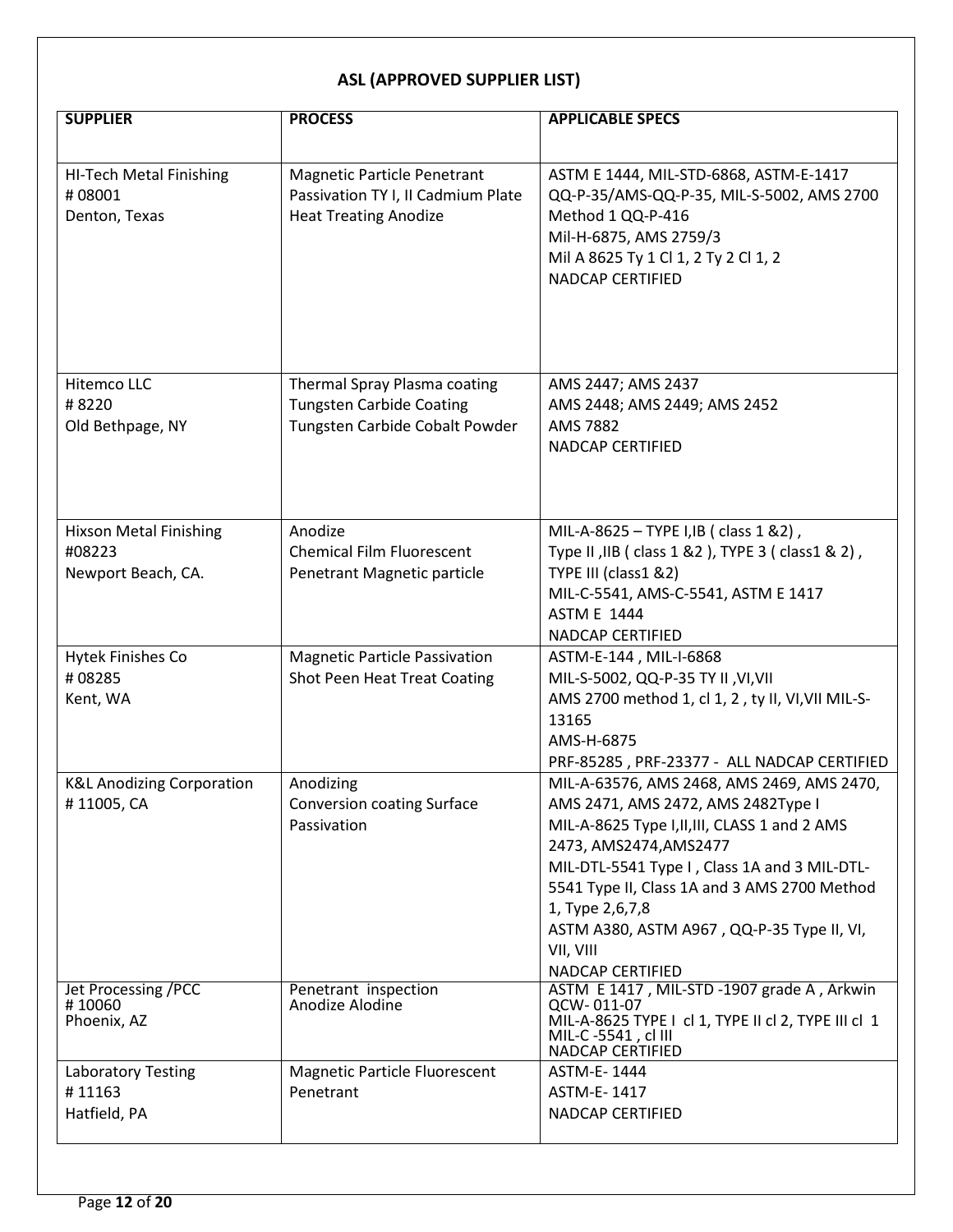| <b>SUPPLIER</b>                                                      | <b>PROCESS</b>                                                                                                                                    | <b>APPLICABLE SPECS</b>                                                                                                                                                                                                                                                                                             |
|----------------------------------------------------------------------|---------------------------------------------------------------------------------------------------------------------------------------------------|---------------------------------------------------------------------------------------------------------------------------------------------------------------------------------------------------------------------------------------------------------------------------------------------------------------------|
| Magellan Aerospace<br>#18055<br>West Babylon, NY                     | <b>Magnetic Particle Passivation</b><br>Nital Etch Ultrasonic Insp.<br>Penetrant Anodize Cadmium<br>Plating<br><b>Titanium Conversion Coating</b> | MIL-I-6868, MIL-STD-1949, ASTM-E-1444,<br>AMS-QQ-P-35; AMS-2700; ASTM-A-380; ASTM-<br>A-967 MIL-S-5002; AMS-QQ-P-35; AMS 2700<br>Method 1 MIL-STD-867<br>MIL-I-8950; MIL-STD-2132 MIL-STD-6866,<br>ASTM-E-1417<br>AMS-2470; AMS-2471; MIL-A-8625<br>AMS-QQ-P-416; AMS-2400<br>AMS 2486-E<br><b>NADCAP CERTIFIED</b> |
| Nassau Chromium<br>#14011<br>Mineola, NY 11501                       | Sulfuric Anodize Chromic Anodize<br>Cadmium Cooper Chromium<br>Passivate                                                                          | MIL-A-8625F1 type II, class 1 & 2 MIL-A-8625F1<br>type I, class 1 & 2 AMS-QQ-P-416E type I, II, III<br>AMS 2418J, MIL-C-14550<br>AMS-QQ-C-320B class 1 & class 2<br>AMS 2700, type II, type VI, ASTM A 380<br><b>NADCAP CERTIFIED</b><br>Dry Film Lube (DFL) -not certified                                         |
| Liberty Inspection, Inc.<br>#12149<br>Simi Valley, CA                | Passivation<br><b>Magnetic Particle Inspection</b><br>Penetrant Inspection                                                                        | AMS-QQ-P-35, AMS 2700, ASTM A380<br>ASTM-E-1444, Mil-I-6868<br>ASTM-E-1417, Mil-I-6866<br>NADCAP APPROVED                                                                                                                                                                                                           |
| Magnetic Inspection<br>Laboratory<br>#13014<br>Elk Grove Village, IL | Liquid penetrant inspection<br>Magnetic particle inspection<br>Cadmium plating<br>Hard anodize<br>Passivation                                     | <b>ASTM E 1417</b><br><b>ASTM E 1444</b><br>AMS 2400, AMS 2401, QQ-P-416, MIL-STD-870<br>AMS 2468, AMS 2469, AMS 2482<br>AMS 2470, AMS2471, AMS 2472 AMS-A-8625,<br>MIL-A8625<br>AMS 2700 ; QQ-P-35 / AMS-QQ-P-35;<br>ASTM A 380; ASTM B 912.<br><b>NADCAP CERTIFIED</b>                                            |
| <b>Matrix Coatings Inc</b><br>#13012<br>West Palm Beach              | <b>Special Coatings</b>                                                                                                                           | AS9100 /ISO 9001                                                                                                                                                                                                                                                                                                    |
| <b>Manufacturing Technology</b><br>Inc.<br>#13098<br>South Bend, IN  | <b>Friction Weld</b>                                                                                                                              | Arkwin PS 109 (1211157-400) AWS C6.2 / C6.2M                                                                                                                                                                                                                                                                        |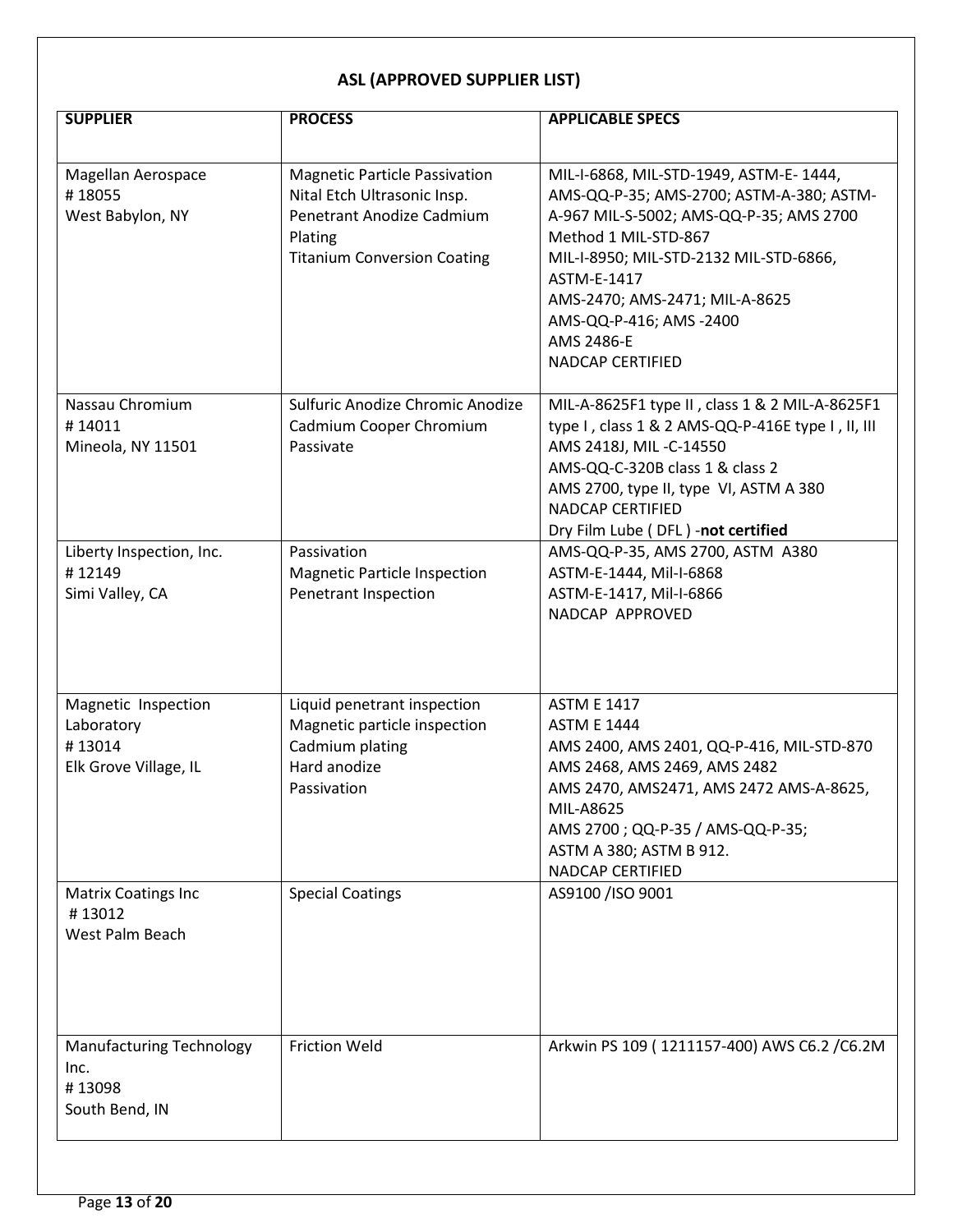| <b>SUPPLIER</b>               | <b>PROCESS</b>                          | <b>APPLICABLE SPECS</b>                    |
|-------------------------------|-----------------------------------------|--------------------------------------------|
|                               |                                         |                                            |
| <b>Metal Surfaces</b>         | <b>Conversion Coating Aluminum</b>      | MIL-C-5541 / MIL-DTL-5541                  |
| #13408                        | Passivation                             | AMS 2700, AMS-QQ-P-35, ASTM A380 AMS       |
| Bell Gardens, CA              | <b>Cadmium Plating Nickel Plating</b>   | 2400, AMS 2401, AMS-QQ-P-416, AMS 2403,    |
|                               | <b>Cooper Plating</b>                   | AMS 2424, AMS-QQ-N-290, AMS 2418,          |
|                               |                                         | MIL-C-14550                                |
|                               |                                         | <b>NADCAP CERTIFIED</b>                    |
| <b>Marsam Metal Finishing</b> | Conversion coating                      | MIL-C-5541; MIL-DTL-5541; AMS 2473 AMS     |
| #12265                        | Anodize Aluminum, Sulfuric Acid         | 2471; MIL-A-8625; AMS2472, AMS 2469;       |
| New Britain, CT               | Anodize Aluminum, Hard Anodize          | MIL-A-8625                                 |
|                               | Passivation                             | AMS-QQ-P-35; AMS 2700; ASTM A967           |
|                               | Dry Film Coating Deburing               | MIL-PRF-46010                              |
|                               |                                         | NADCAP CERTIFIED                           |
| Met-L-Test Lab (NDT)          | <b>Magnetic Particle Inspection</b>     | MIL- STD-1907, ASTM-E-1444, MIL-STD-6868;  |
| #13380                        | <b>Fluorescent Penetrant Inspection</b> | MIL-I-6868                                 |
| Stratford, CT                 | $X - RAY$                               | ASTM-E-1417, MIL-STD-1907, MIL-STD-6868,   |
|                               |                                         | MIL-I-6868                                 |
|                               |                                         | ASTM E 1742, MIL-STD-453, ASTM E 155       |
|                               |                                         | NADCAP CERTIFIED                           |
| Metal Finishing Company,      | <b>Aluminum Heat Treat</b>              | AMS2769, AMS2774, AMS2801, AMS2770,        |
| #12269                        | <b>Steel Heat Treat</b>                 | AMS2771, AMS2772, AMS2759 AND SLASH        |
| Wichita, KS                   |                                         | SPECS, AMS-H-6088, AMS-H-6875, AMS-H-81200 |
|                               |                                         | NADCAP CERTIFIED                           |
| Metal Improvement             | Shot Peening and Glass Beading          | AMS-S-13165, AMS 2430, AMS 2432            |
| #13403                        |                                         | <b>NADCAP CERTIFIED</b>                    |
| Windsor, CT                   |                                         |                                            |
| Metal Improvement Co.         | <b>Shot Peening</b>                     | AMS-S-13165, AMS 2430                      |
| #13137                        |                                         | <b>NADCAP CERTIFIED</b>                    |
| Addison, IL                   |                                         |                                            |
| Metal Improvement,            | <b>Shot Peening</b>                     | AMS-S-13165, AMS 2430, AMS 2331/1, AMS     |
| #13402                        |                                         | 2431/2 SAE J442, SAE J443                  |
| Vernon, CA                    |                                         | <b>NADCAP CERTIFIED</b>                    |
| Metal Improvement Co,         | Shot peening                            | AMS 2430, AMS 2432, MIL-S-13165,           |
| Brampton, Ontario             | <b>Magnetic Particle Inspection</b>     | AMS 2431/1 /2/3/6/7/8 BAC 5424             |
|                               |                                         |                                            |
| Metallurgical Proc.           | <b>Heat Treating steel</b>              | AMS 2759/1/2/3/4/5/7/8                     |
| #13407                        | <b>Heat Treating Aluminum</b>           | AMS 2771 / AMS 2770/ AMS 2772              |
| New Britain, CT               |                                         | PS 171-                                    |
|                               |                                         | Arkwin ALL NADCAP CERTIFIED                |
| <b>MISTRAS Services</b>       | <b>Magnetic Particle Penetrant</b>      | MIL-STD-1949, ASTM-E-1444, MIL-STD-6866,   |
| #13180                        | X RAY                                   | ASTM-E-1417, ASTM -E1742, MIL-STD-453      |
| East Granby, CT               |                                         | NADCAP CERTIFIED                           |
| <b>Mistras Service</b>        | <b>Magnetic Particle Penetrant</b>      | MIL-STD-1949, ASTM-E-1444, MIL-STD-6866,   |
| #15071                        | <b>Inspection Radiographic Testing</b>  | ASTM-E-1417, ASTM E 1742                   |
| St. Lambert, Quebec           | Inspection ultrasonic                   | <b>AMS STD 2154</b>                        |
| (previous Optimus)            |                                         | NADCAP CERTIFIED                           |
|                               |                                         |                                            |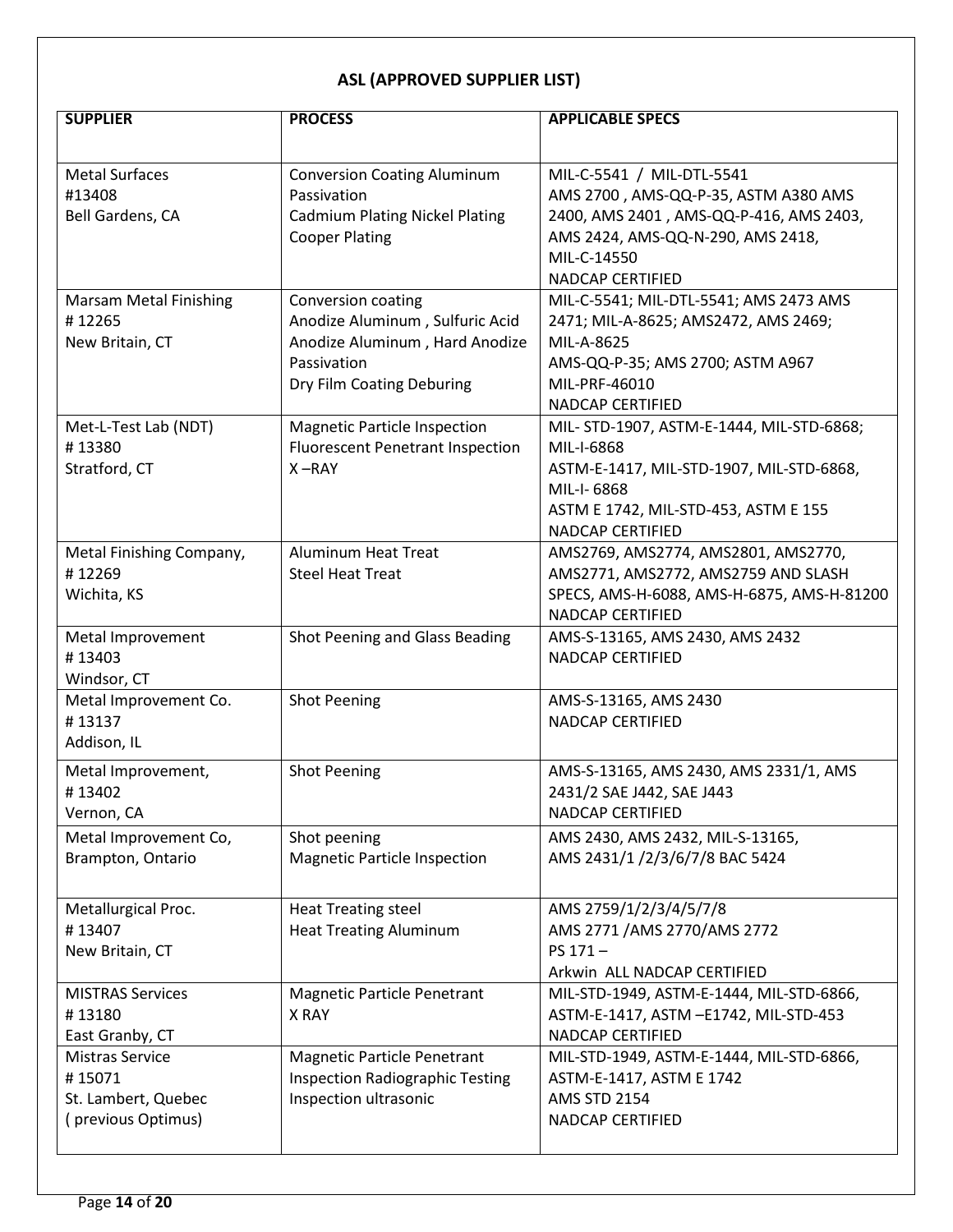| <b>SUPPLIER</b>                                                                       | <b>PROCESS</b>                                                                                                                                                        | <b>APPLICABLE SPECS</b>                                                                                                                                                                                                                                                                                |
|---------------------------------------------------------------------------------------|-----------------------------------------------------------------------------------------------------------------------------------------------------------------------|--------------------------------------------------------------------------------------------------------------------------------------------------------------------------------------------------------------------------------------------------------------------------------------------------------|
|                                                                                       |                                                                                                                                                                       |                                                                                                                                                                                                                                                                                                        |
| METCOR, Inc.<br>#13129<br>(Steel Treaters of Quebec<br>Inc.)<br>Nasmyth TMF<br>#14006 | <b>Heat Treating Steel</b><br>H.T. Nickel & Cobalt Alloys Heat<br>Treating in Vacuum Heat Treating<br>Aluminum<br>Anodizing<br><b>Chemical Conversion Passivation</b> | AMS 2759/1/2/3/4/5/6/7; AMS 5629 AMS 2774<br>AMS 2769<br>AMS 2770 / AMS 2771 / AMS 2772<br>AMS-H-6875 - All NADCAP certified<br>AMS 246; MIL-A-8625; MIL-C-5541; MIL-DTL-<br>5541<br>MIL-C-5541; MIL-DTL-5541; AMS 2700;<br>AMS-QQ-P-35<br><b>NADCAP CERTIFIED</b>                                     |
| New Age Precision Brazing,<br><b>Inc</b><br>#01001<br>Ronkonkoma, N.Y.                | Dip Brazing Aluminum Heat Treat                                                                                                                                       | MIL-B-7883B, MIL-B-007883C, AWS C3.7:2011<br>Mil- H-6088G, AMS 2770L<br><b>NADCAP CERTIFIED</b>                                                                                                                                                                                                        |
| Newton Heat Treating Co.<br>Inc.<br>#14227<br>City of Industry, CA                    | <b>Aluminum Heat Treating</b>                                                                                                                                         | AMS 2770, AMS 2771, AMS 2772, AMS-H-6088<br><b>NADCAP CERTIFIED</b>                                                                                                                                                                                                                                    |
| NYLOK Corp.<br>#14378<br>Hawthorne, NJ                                                | Self-locking element                                                                                                                                                  | MIL-DTL-18240, MIL-F-18240<br><b>NADCAP NOT CERTIFIED</b>                                                                                                                                                                                                                                              |
| North East Finishing Co.<br>#14357<br>Copiague, New York                              | Liquid penetrant Testing Anodize<br>Type I, Type II, Type II Chemical<br>Film<br>Dry Film Lubricant Brush Cad Plate<br><b>Passivation Coatings</b>                    | ASTM-E-1417 Mil-A-8625<br>MIL-C-5541/ MIL-DTL-5541 CL1A &CL3 MIL-PRF-<br>46010<br>MIL-STD-865 AMS2700 / QQ-P-35<br>MIL-PRF-85582, MIL-PRF-85285, MIL-PRF-<br>23377, MIL- PRF-22750, MIL-DTL-53039, MIL-<br>DTL-46168, MIL-F-18624, MIL-PRF-53022, MIL-<br>PRF-53030, MIL-DTL-64159<br>NADCAP CERTIFIED |
| <b>National Peening</b><br>#14014<br>Statesville, NC                                  | <b>Shot Peening</b>                                                                                                                                                   | MIL-S-13165, AMS-S-13165, AMS 2430                                                                                                                                                                                                                                                                     |
| Parfuse Corporation<br>#16014<br>Westbury, NY                                         | <b>Brazing Heat Treat Filler Metal</b>                                                                                                                                | AWS C3.7M/C3.7; AWS A5.31M/A5.31; AWS<br>C3.4M/C3.4<br>AMS 2772<br>AMS 4185<br><b>NADCAP NOT CERTIFIED</b>                                                                                                                                                                                             |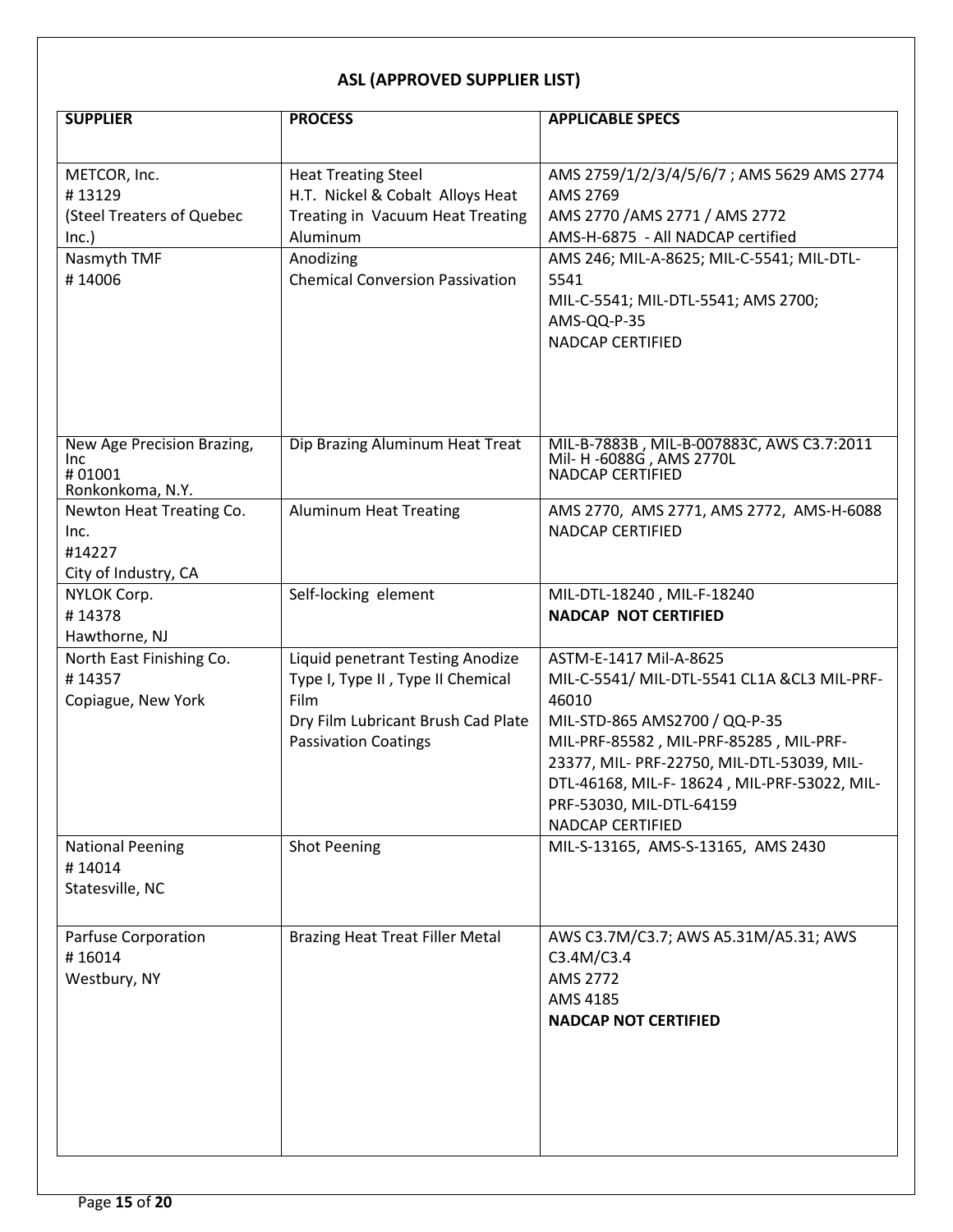| <b>SUPPLIER</b>                                 | <b>PROCESS</b>                          | <b>APPLICABLE SPECS</b>                           |
|-------------------------------------------------|-----------------------------------------|---------------------------------------------------|
|                                                 |                                         |                                                   |
| Plainville Plating Company,                     | Aluminum Chromic, Hard, Sulfuric        | Mil-A-8625; AMS 2470                              |
| #16103                                          | Anodize                                 | QQ-P-35/AMS-QQ-P-35; AMS 2700                     |
| Plainville, CT                                  | Passivation                             | <b>NADCAP CERTIFIED</b>                           |
|                                                 |                                         |                                                   |
| Peening Technologies of<br>Georgia              | Shot peening                            | MIL-S-13165                                       |
| #16053                                          |                                         |                                                   |
| <b>Peening Technology</b>                       | Shot peening                            | AMS 2430, AMS 2432, AMS-S-13165                   |
| #08286                                          |                                         | <b>NADCAP CERTIFIED</b>                           |
| East Hartford, CT 06108<br>Poly Metal Finishing | Pre-Bonding Surface Prep of             | "ONLY"<br>Arkwin P.S. 288                         |
| #16105                                          | <b>Stainless Steel</b>                  | Arkwin P.S. 289<br>"ONLY"                         |
| Springfield, MA                                 | Chrome /Sulfuric                        | Mil-A-8625 TY I, TY II, TY III (NOTE: NOT FOR     |
|                                                 | TY.1 Polytube Hard coat                 | G.E. VSE PARTS)                                   |
|                                                 | Chromic, Sulfuric, dyed sulfuric        | AMS 2482                                          |
|                                                 | Alodine                                 | AMS 2468; *AMS 2469                               |
|                                                 |                                         | AMS 2470, AMS 2471, AMS 2472                      |
|                                                 |                                         | AMS 2473; MIL C 5541 NADCAP CERTIFIED             |
| Praxair Surface Technologies                    | <b>Surface Technologies</b>             | Tungsten Carbide AMS 2435 type A,B,C              |
| #16226                                          |                                         | Coating Plasma Spray Deposition, AMS 2437-2       |
| Indianapolis, IN                                |                                         | Thermal Spray, Plasma Coating AMS 2447-7,         |
|                                                 |                                         | AMS 2447-9 - NADCAP NOT CERTIFIED                 |
|                                                 |                                         |                                                   |
|                                                 |                                         |                                                   |
|                                                 |                                         |                                                   |
|                                                 |                                         |                                                   |
| <b>Praxair Surface Technologies</b>             | <b>Coating Tungsten Carbide Coating</b> | AMS 2435 TYPE A, B, C AMS 2437-2 - NADCAP         |
| #16225                                          | Plasma Spray Deposition Thermal         | AMS 2447-7; AMS 2447-9                            |
| North Haven, CT                                 | Spray, Plasma Coating                   | <b>NADCAP CERTIFIED</b>                           |
|                                                 |                                         |                                                   |
| Praxair Surface Technologies                    | <b>Heat Treat Steel</b>                 | AMS 2759/3; AMS 2759/5 AMS 2770                   |
| #16224                                          | <b>Heat Treat Aluminum</b>              |                                                   |
| Manchester, CT                                  |                                         |                                                   |
|                                                 |                                         |                                                   |
| Platinadora Baja                                | Al Hard Anodize                         | AMS 2469 AMS-A-8625 / MIL-A-8625 AMS-A-           |
| #16373                                          | Al Anodize Sulfuric Electro less        | 8625 / MIL-A-8625                                 |
| Tijuana - Mexico                                | <b>Plating Cadmium Plating Nickel</b>   | AMS 2404, AMS-C-26074 / MIL-C-26074 AMS-          |
|                                                 | <b>Plating Passivation</b>              | QQ-P-416                                          |
|                                                 |                                         | AMS 2403, AMS-QQ-N-290, AMS 2423 AMS              |
|                                                 |                                         | 2700, AMS-QQ-P-35, ASTM A 380<br>NADCAP CERTIFIED |
| <b>Precision Coil Spring</b>                    | <b>Pyrometry Heat Treating</b>          | AMS - 2750 NADCAP                                 |
| #16248                                          |                                         | AMS-2759/3, AMS-2759/4, AMS -2801, AMS-H-         |
|                                                 |                                         | 6875, AMS-H-81200, MIL-H-7199                     |
|                                                 |                                         | <b>NADCAP CERTIFIED</b>                           |
|                                                 |                                         |                                                   |
|                                                 |                                         |                                                   |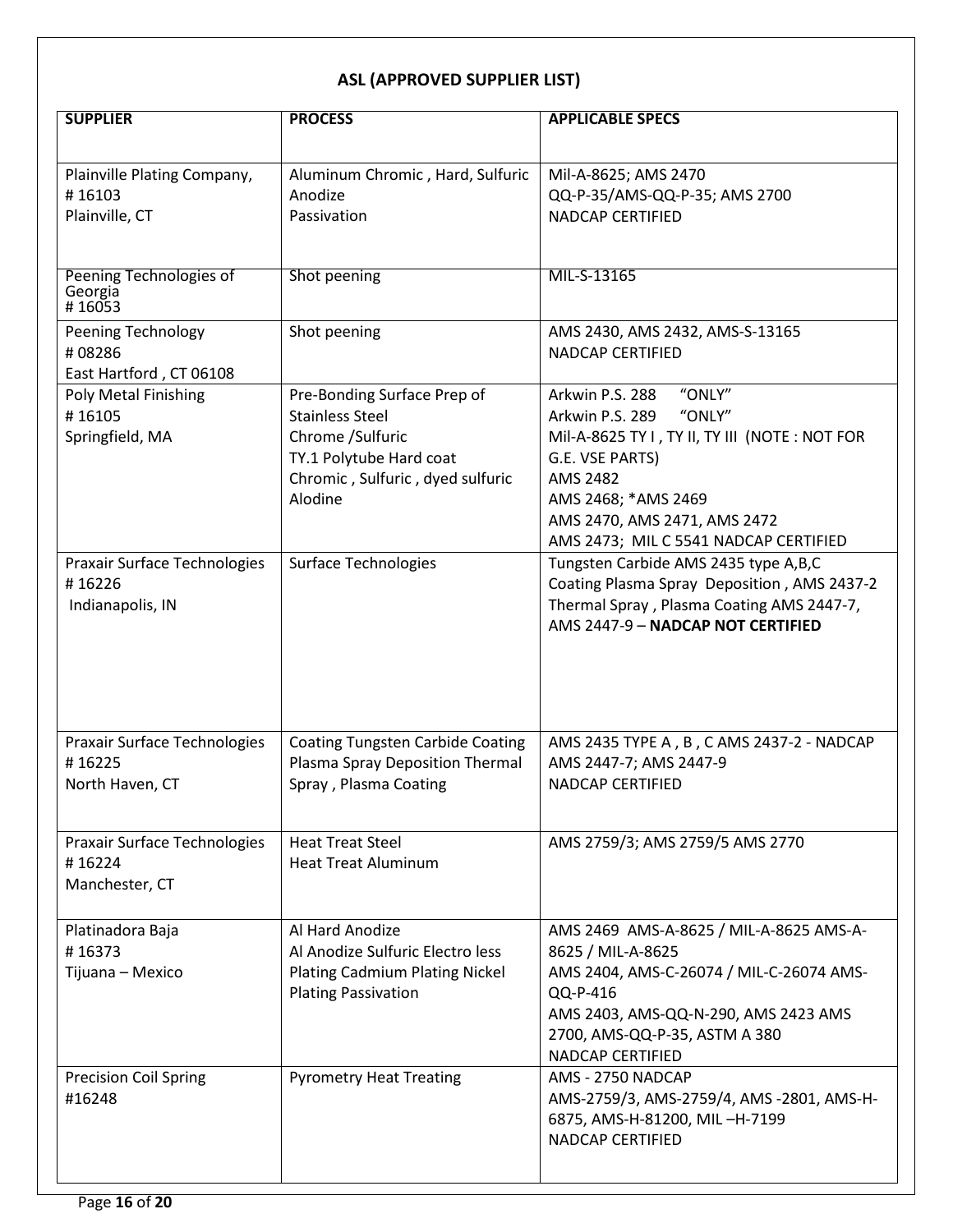| <b>SUPPLIER</b>                                                 | <b>PROCESS</b>                                                                                                                                       | <b>APPLICABLE SPECS</b>                                                                                                                                                                                                                               |
|-----------------------------------------------------------------|------------------------------------------------------------------------------------------------------------------------------------------------------|-------------------------------------------------------------------------------------------------------------------------------------------------------------------------------------------------------------------------------------------------------|
|                                                                 |                                                                                                                                                      |                                                                                                                                                                                                                                                       |
| P.T.I. Industries<br>#16183<br>Enfield, CT                      | <b>Magnetic Particle Penetrant</b><br><b>Fluorescent Penetrant Passivation</b><br>Dry film                                                           | <b>ASTM E 1444</b><br>MIL-STD-6866, ASTM E 1417<br>AMS-QQ-P-35 Type II, VI, AMS 2700 Method 1,<br>MIL-PRF-46010, MIL-L-46010, MIL-L-8937                                                                                                              |
| Robert Wooler Co.<br>#18072                                     | <b>Heat Treating Stainless Steel</b><br><b>Steels</b>                                                                                                | <b>NADCAP CERTIFIED</b><br>MIL-H-6875, AMS-H-6875 AMS 2759/1/2/3/5/7<br><b>NADCAP CERTIFIED</b>                                                                                                                                                       |
|                                                                 |                                                                                                                                                      |                                                                                                                                                                                                                                                       |
| <b>Quality Heat Treating</b><br>#16576<br>Burbank, CA           | <b>Heat Treating</b>                                                                                                                                 | AMS-H-6875<br>AMS 2759/1, AMS 2759/2, AMS 2759/4<br><b>NADCAP CERTIFIED</b>                                                                                                                                                                           |
| Signature Aerospace<br>#19079<br>Quebec, Canada                 | <b>Chemical Conversion Coating</b><br>(Alodine)<br>Chromic & Sulfuric Acid Anodize<br>Passivation                                                    | MIL-C-5541; MIL-DTL-5541 Type I and II<br>MIL-A-8625<br>AMS 2700 Method 1, Type 6 and 8<br><b>NADCAP CERTIFIED</b>                                                                                                                                    |
| <b>Southern Maine Specialties</b><br>Inc.<br>#19221<br>Saco, ME | <b>Nickel Plating</b><br><b>Aluminum Conversion Coatings</b><br>Aluminum Anodize<br><b>Electro Deposited Tin Passivation</b>                         | QQ-N-290 MIL-C-5541<br>AMS 2471, 2472, MIL-A-8625 ASTM-B-545,<br>ASTM B117<br>AMS-QQ-P-35, AMS 2700 Method 1, 2 TY 1Thru<br>4,6&7 CL. 1,2,3 MIL-STD-753, -5002<br><b>NADCAP NOT CERTIFIED</b>                                                         |
| Spirol International Corp.<br>#19326                            | Passivation<br>nonconventional machining : laser<br>beam machining & cutting                                                                         | AMS 2700, AMS- QQ-P-35, ASTM A380,<br>ASTM A 967<br>AS7003<br><b>NADCAP CERTIFIED</b>                                                                                                                                                                 |
| <b>Specifications Plating</b><br>#19330<br>Bridgeport, Conn     | Passivation Electroless plating<br>Chromium plating Cooper plating<br>Nickel plating Silver plating<br>Tin plating<br><b>Black oxide Black oxide</b> | ASTM-A-967; AMS 2700 MIL-C-26074;<br>ASTM-B-733 QQ-C-320; AMS -2406<br>MIL-C-14550 QQ-N-290<br>QQ-S-365; AMS 2412<br>MIL-T-10727; ASTM-B-545<br>All above NADCAP certified<br>MIL-DTL-13924<br>AMS 2485(per checklist)<br><b>NADCAP NOT CERTIFIED</b> |
| Southwest United Industries<br>#19089<br>Tulsa, OK              | <b>Cadmium Plating</b>                                                                                                                               | FPS1007 (LM approved)                                                                                                                                                                                                                                 |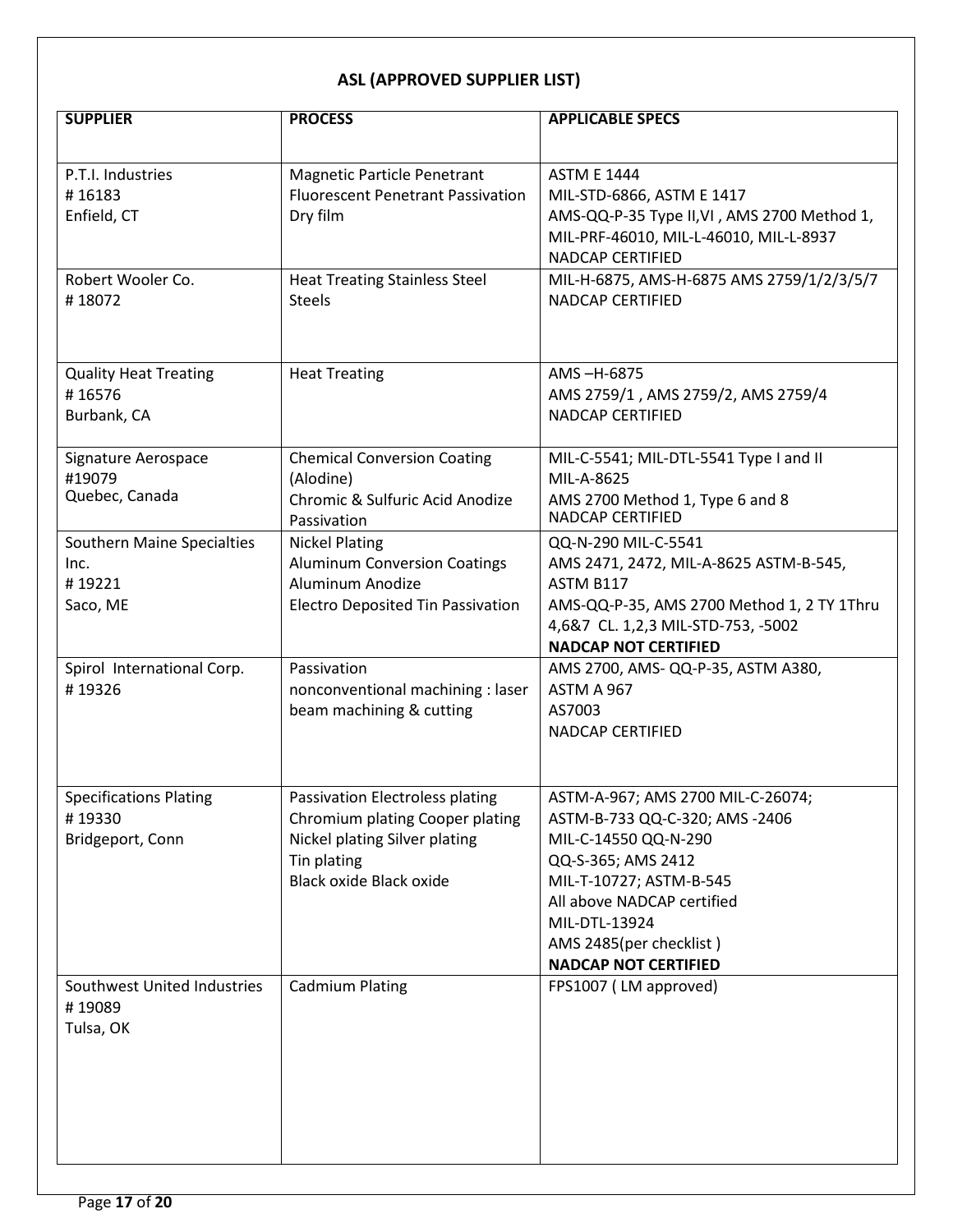| <b>SUPPLIER</b>                                                                                                        | <b>PROCESS</b>                                                                                                                | <b>APPLICABLE SPECS</b>                                                                                                                                                                          |
|------------------------------------------------------------------------------------------------------------------------|-------------------------------------------------------------------------------------------------------------------------------|--------------------------------------------------------------------------------------------------------------------------------------------------------------------------------------------------|
| <b>Superior Plating</b><br>#19060<br>Southport, Conn<br>Temperature Processing Co.<br>#20046                           | Chromium Plating Electro<br><b>Chemical Striping</b><br>Heat Treating stainless steel Heat<br>Treating stainless steel Vacuum | AMS-QQ-C-320 MIL-STD-1501; AMS 2424;<br>MIL-STD -871; AMS-C-26074; AMS-QQ-N-290;<br>AMS-C-26074<br>NADCAP CERTIFIED<br>AMS-H-6875 AMS 2759/3 AMS 2769<br><b>NADCAP NOT CERTIFIED</b>             |
| North Arlington, NJ<br>Team Industrial Services Inc<br>#13024<br>Berlin, Conn<br>Previously: Cooperheat-<br>M.Q.S. Inc | <b>Heat Treating</b><br><b>Magnetic Particle Penetrant</b><br>Inspection<br>Ultrasonic Insp. NDT Examination<br>X-Ray         | ASTM-E-1444, MIL-STD-1949<br>MIL-I-6868; AMS 2640; MIL-STD-2132 ASTM-E-<br>1417, MIL-STD-6866<br>MIL-I-6866, AMS 2645/2646 MIL-STD-2154,<br>MIL-I-8950 MIL-STD-2132,<br>ASTM E 1742, ASTM E 2104 |
| Texas Precision Plating Inc.<br>#20031<br>Garland, TX                                                                  | Cadmium Plating Anodize TYPE II,<br><b>TYPE III</b><br><b>Chemical Film Passivation Black</b><br>oxide Nickel                 | <b>NADCAP CERTIFIED</b><br>QQ-P-416 Mil-A-8625, MIL-C-5541, QQ-P-35<br>MIL-C-13924, QQ-N-290<br><b>NADCAP NOT CERTIFIED</b>                                                                      |
| Trescal, Inc.<br>#04256<br>Bohemia, NY                                                                                 | Calibration                                                                                                                   | ISO/IEC 17025:2017<br>ANSI/NCSL Z540-1-1994                                                                                                                                                      |
| <b>Tru-Tone Metal Products</b><br>#20180<br>Brooklyn, NY                                                               | Anodize TYI, TYII, TYIII<br><b>Chemical Film Passivation</b>                                                                  | MIL-A-8625<br>MIL-C-5541/AMS-C-5541, AMS QQ-P-35<br><b>NADCAP CERTIFIED</b><br>NOT APPROVED FOR 0411037-202<br>NOT APPROVED FOR 440C MATERIAL<br>PASSIVATION                                     |
| US Chrome of Ohio<br>#21047                                                                                            | <b>Electroless Nickel Plating</b>                                                                                             | AMS 2404, AMS 2405<br><b>NADCAP CERTIFIED</b>                                                                                                                                                    |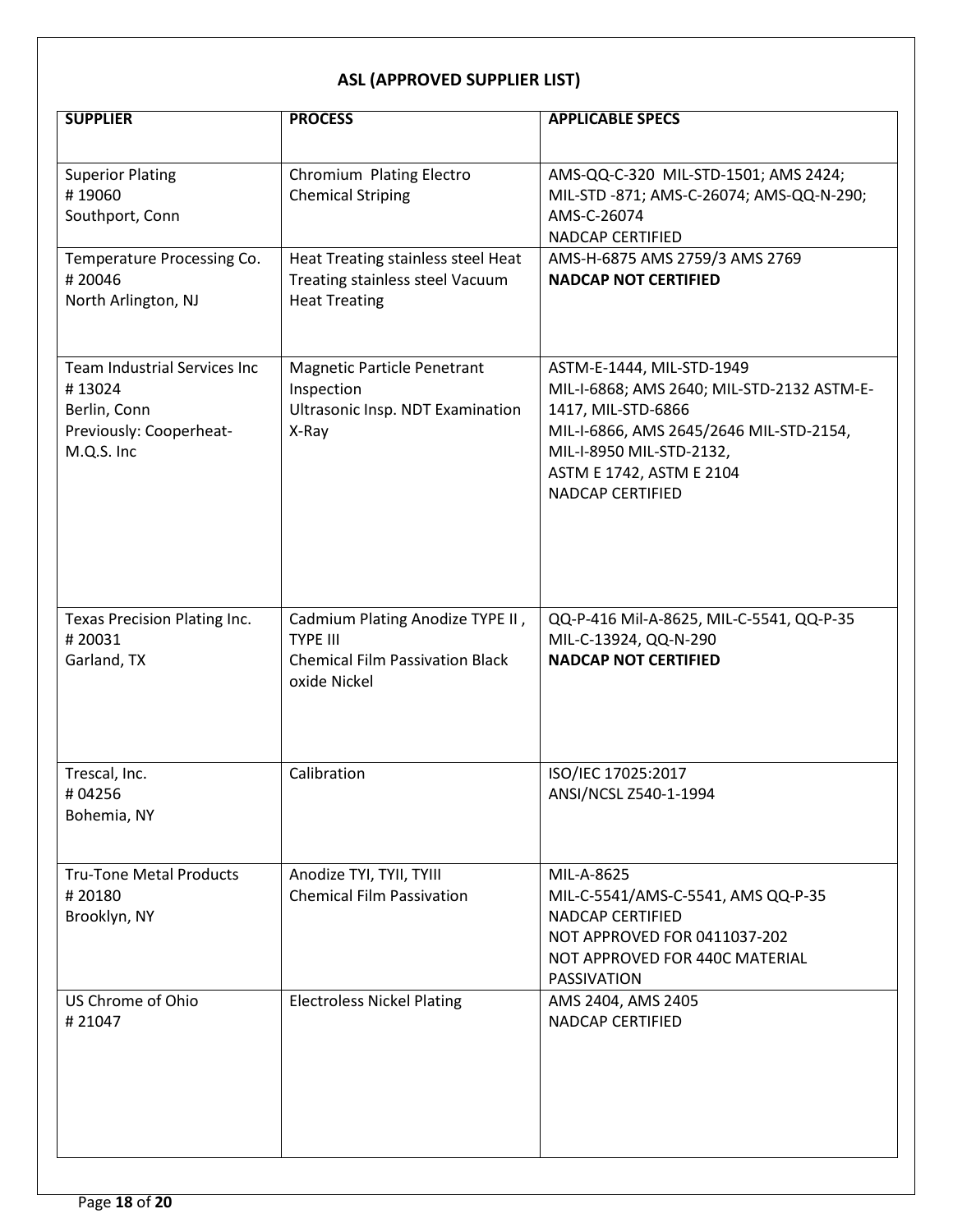| <b>SUPPLIER</b>                                                                                                                             | <b>PROCESS</b>                                                                                                                                                                                                   | <b>APPLICABLE SPECS</b>                                                                                                                                                                                                                                                                                                  |
|---------------------------------------------------------------------------------------------------------------------------------------------|------------------------------------------------------------------------------------------------------------------------------------------------------------------------------------------------------------------|--------------------------------------------------------------------------------------------------------------------------------------------------------------------------------------------------------------------------------------------------------------------------------------------------------------------------|
| U.S. Chrome Corp of Conn<br>#21048<br>Stratford, Conn<br>Repair Station #USYR953K<br>Vac-Aero International<br>#21095<br>Oakville - Ontario | <b>Chromium Electroless Nickel</b><br><b>Stripping HVOF from Aluminum</b><br><b>SIKORSKY</b><br>$\overline{\phantom{a}}$<br><b>Stripping HVOF from stainless</b><br>steel<br>Rolls Royce<br><b>Heat Treating</b> | AMS 2460, AMS-QQ-320, AMS 2406, AMS 2404,<br>MIL-C-26074<br>NADCAP CERTIFIED SS8520<br><b>RPS592</b><br>AMS 2759; 2759/1; 2759/2; 2759/3; 2759/4;<br>2759/5<br>AMS-H-6875 CL-A / CL-B / CL-C / CL-D<br>AMS 2801; AMS-H-81200; AMS 2769<br><b>NADCAP CERTIFIED</b>                                                        |
| Vac-Aero International<br>#21206<br>St. Laurent, Quebec                                                                                     | <b>Heat Treating Stainless steel Heat</b><br><b>Treating Aluminum Alloys</b>                                                                                                                                     | AMS-H-6875, AMS 2759/3, AMS 2759/4,<br>AMS2759/5<br>AMS 2770, AMS 2771 NADCAP CERTIFIED                                                                                                                                                                                                                                  |
| Vacu-Braze<br>#16096<br>Perkasie, NJ                                                                                                        | <b>Heat Treating</b>                                                                                                                                                                                             | AMS 2759, AMS 6875<br><b>NADCAP NOT CERTIFIED</b>                                                                                                                                                                                                                                                                        |
| Vernon Plating Works Inc.<br>#22033<br>Woodside, NY                                                                                         | Anodize TY II Cadmium Plate Black<br>Oxide                                                                                                                                                                       | MIL-A-8625<br>QQ-P-416, AMS 2400, MIL-C-13924<br><b>NADCAP CERTIFIED</b>                                                                                                                                                                                                                                                 |
| Valley Plating, Inc.<br>#21105<br>Springfield, Mass.                                                                                        | Passivation<br><b>Silver Plate</b><br>Anodic of AL Alloys Chromic Acid<br>Anodic of AL Alloys Sulfuric Acid<br>undyed<br>Anodic of AL Alloys Sulfuric Acid<br>dyed<br>Tin Plate Cadmium Plate Anodize            | AMS-2700 TYPE I & II, AMS-QQ-P-35 TYPE II & VI,<br>ASTM-A-380, ASTM-A-967<br>AMS-2410, AMS-2411, AMS-2412, ASTM-B-700<br>AMS 2470<br>AMS 2471<br>AMS 2472<br>AMS-2408, ASTM-B545<br>AMS-2400, AMS-2401,<br>AMS-QQ-P-416 TYPE: I, II, III, CLASS: I, II, III<br>MIL-A-8625 TYPE : I, IC, II, IIB, III<br>NADCAP CERTIFIED |
| Vijaya Metal-<br>Bangalore - India<br>#21329                                                                                                | Aluminum conversion Anodizing<br>Aluminum                                                                                                                                                                        | MIL-C-5541; AMS 2473; MIL DTL-5541,<br>MIL-A-8625                                                                                                                                                                                                                                                                        |
| Vacu Braze Inc<br>#21094<br>Pericasie, PA                                                                                                   | Vacuum Harden Vacuum Solution<br>Anneal, Vacuum Bright Age<br>Harden                                                                                                                                             | AMS 6875, AMS 2759, ASME NCA 3800<br><b>NADCAP NOT CERTIFIED</b>                                                                                                                                                                                                                                                         |